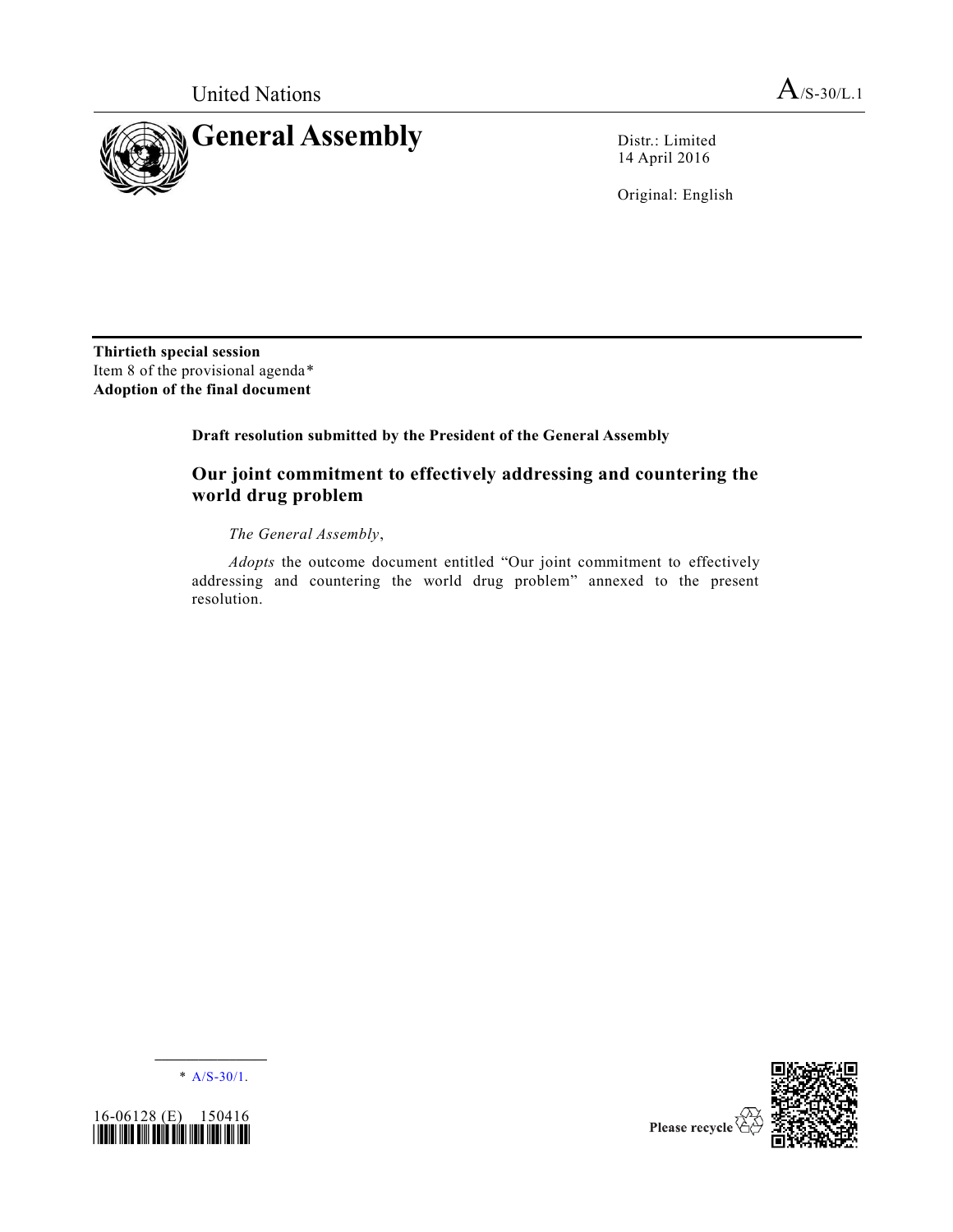## **Annex**

## **Our joint commitment to effectively addressing and countering the world drug problem**

We, heads of State and Government, ministers and representatives of Member States, assembled at United Nations Headquarters from 19 to 21 April 2016 for the thirtieth special session of the General Assembly, convened in accordance with Assembly resolution 67/193 of 20 December 2012, to review the progress in the implementation of the Political Declaration and Plan of Action on International Cooperation towards an Integrated and Balanced Strategy to Counter the World Drug Problem,<sup>1</sup> including an assessment of the achievements and challenges in countering the world drug problem, within the framework of the three international drug control conventions and other relevant United Nations instruments;

We reaffirm our commitment to the goals and objectives of the three international drug control conventions, including concern with the health and welfare of humankind as well as the individual and public health-related, social and safety problems resulting from the abuse of narcotic drugs and psychotropic substances, in particular among children and young people, and drug-related crime, and we reaffirm our determination to prevent and treat the abuse of such substances and prevent and counter their illicit cultivation, production, manufacturing and trafficking;

We recognize that, while tangible progress has been achieved in some fields, the world drug problem continues to present challenges to the health, safety and well-being of all humanity, and we resolve to reinforce our national and international efforts and further increase international cooperation to face those challenges;

We reaffirm our determination to tackle the world drug problem and to actively promote a society free of drug abuse in order to help ensure that all people can live in health, dignity and peace, with security and prosperity and reaffirm our determination to address public health, safety and social problems resulting from drug abuse;

We note with concern that the availability of internationally controlled drugs for medical and scientific purposes, including for the relief of pain and suffering, remains low to non-existent in many countries of the world, and we highlight the need to enhance national efforts and international cooperation at all levels to address that situation by promoting measures to ensure their availability and accessibility for medical and scientific purposes, within the framework of national legal systems, while simultaneously preventing their diversion, abuse and trafficking, in order to fulfil the aims and objectives of the three international drug control conventions;

We recognize that the world drug problem remains a common and shared responsibility that should be addressed in a multilateral setting through effective and increased international cooperation and demands an integrated, multidisciplinary,

<sup>&</sup>lt;sup>1</sup> See *Official Records of the Economic and Social Council, 2009, Supplement No. 8* [\(E/2009/28\)](http://undocs.org/E/2009/28), chap. I, sect. C.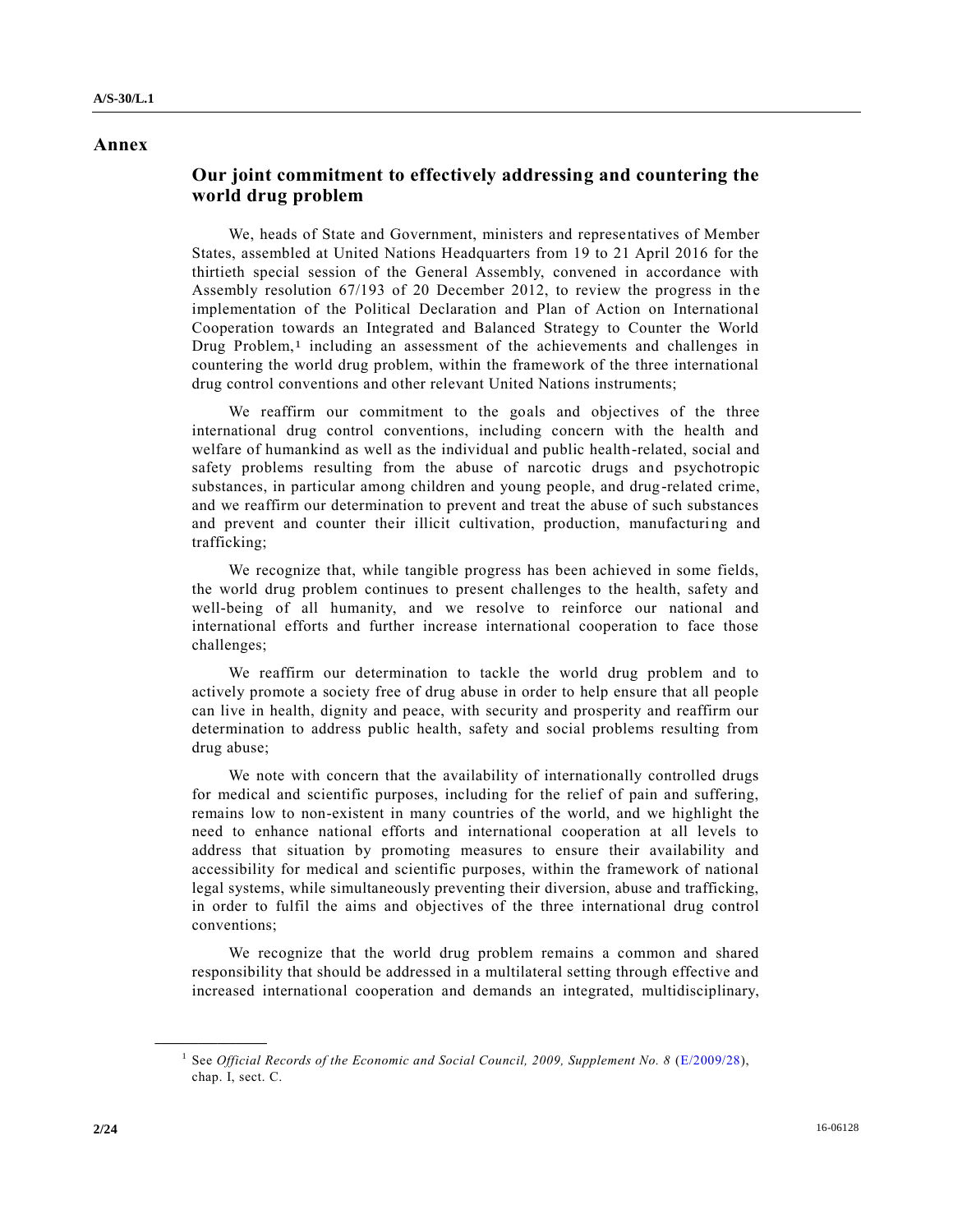mutually reinforcing, balanced, scientific evidence-based and comprehensive approach;

We reaffirm our unwavering commitment to ensuring that all aspects of demand reduction and related measures, supply reduction and related measures, and international cooperation are addressed in full conformity with the purposes and principles of the Charter of the United Nations, international law and the Universal Declaration of Human Rights,2 with full respect for the sovereignty and territorial integrity of States, the principle of non-intervention in the internal affairs of States, all human rights, fundamental freedoms, the inherent dignity of all individuals and the principles of equal rights and mutual respect among States;

We underscore that the Single Convention on Narcotic Drugs of 1961 as amended by the 1972 Protocol,<sup>3</sup> the Convention on Psychotropic Substances of 1971,<sup>4</sup> the United Nations Convention against Illicit Traffic in Narcotic Drugs and Psychotropic Substances of 19885 and other relevant international instruments constitute the cornerstone of the international drug control system;

We reaffirm our commitment to implementing effectively the provisions set out in the Political Declaration and Plan of Action on International Cooperation towards an Integrated and Balanced Strategy to Counter the World Drug Problem, mindful of the targets and goals set therein, as well as to addressing the general challenges and priorities for action identified in the Joint Ministerial Statement adopted at the high-level review in March 2014;6

We welcome the 2030 Agenda for Sustainable Development,<sup>7</sup> and we note that efforts to achieve the Sustainable Development Goals and to effectively address the world drug problem are complementary and mutually reinforcing;

We recognize, as part of a comprehensive, integrated and balanced approach to addressing and countering the world drug problem, that appropriate emphasis should be placed on individuals, families, communities and society as a whole, with a view to promoting and protecting the health, safety and well-being of all humanity;

We recognize the importance of appropriately mainstreaming gender and age perspectives in drug-related policies and programmes;

We recognize that there are persistent, new and evolving challenges that should be addressed in conformity with the three international drug control conventions, which allow for sufficient flexibility for States parties to design and implement national drug policies according to their priorities and needs, consistent with the principle of common and shared responsibility and applicable international law;

 $2$  Resolution 217 A (III).

<sup>3</sup> United Nations, *Treaty Series*, vol. 976, No. 14152.

<sup>4</sup> Ibid., vol. 1019, No. 14956.

<sup>5</sup> Ibid., vol. 1582, No. 27627.

<sup>6</sup> Joint Ministerial Statement of the 2014 high-level review by the Commission on Narcotic Drugs of the implementation by Member States of the Political Declaration and Plan of Action on International Cooperation towards an Integrated and Balanced Strategy to Counter the World Drug Problem (*Official Records of the Economic and Social Council, 2014, Supplement No. 8* [\(E/2014/28\)](http://undocs.org/E/2014/28), chap. I, sect. C).

 $7$  Resolution 70/1.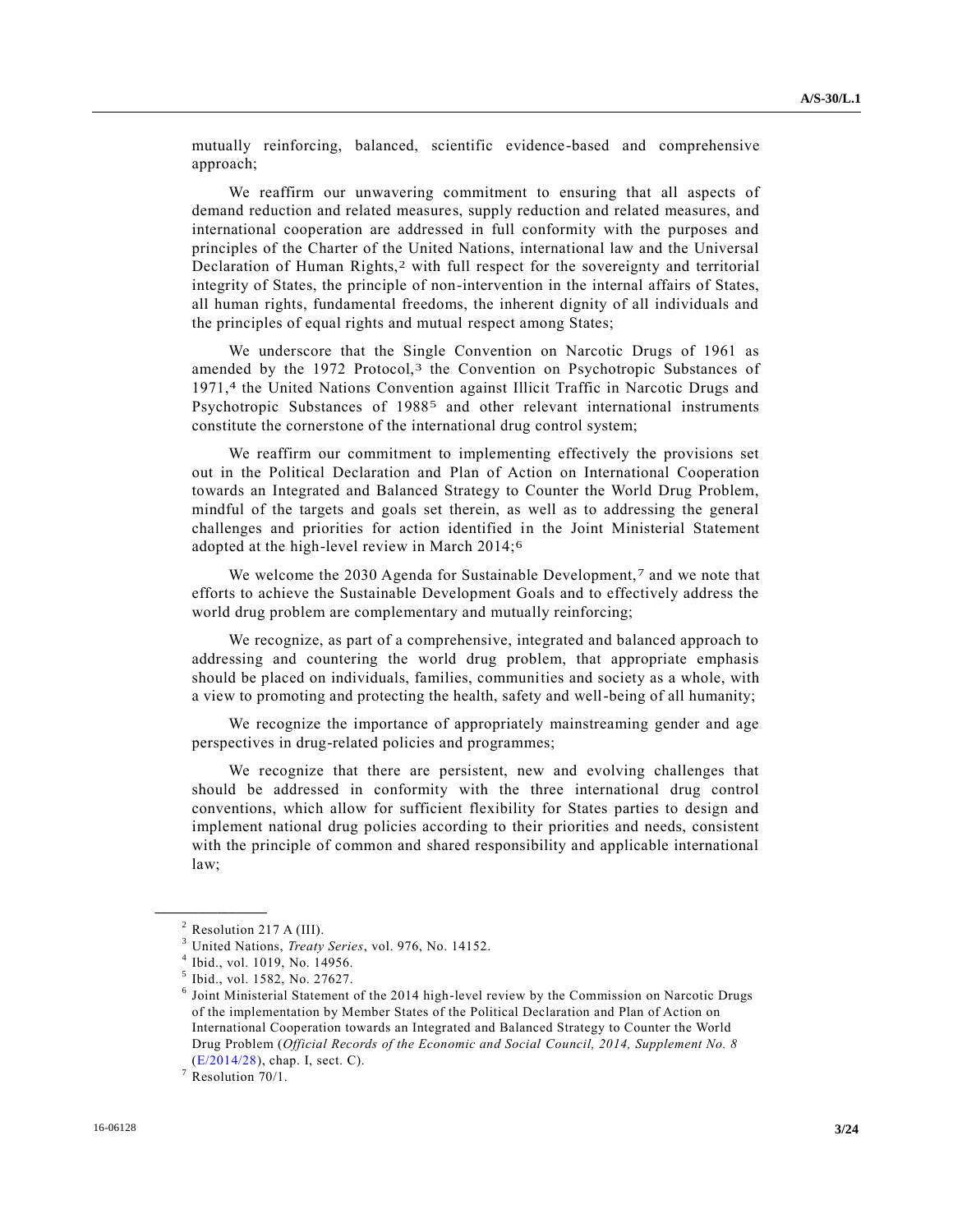We reaffirm the need to mobilize adequate resources to address and counter the world drug problem and call for enhancing assistance to developing countries, upon request, in effectively implementing the Political Declaration and Plan of Action and the operational recommendations contained in the present document;

We recognize that transit States continue to face multifaceted challenges, and reaffirm the continuing need for cooperation and support, including the provision of technical assistance, to, inter alia, enhance their capacities to effectively address and counter the world drug problem, in conformity with the 1988 Convention;

We reaffirm the principal role of the Commission on Narcotic Drugs as the policymaking body of the United Nations with prime responsibility for drug control matters, and our support and appreciation for the efforts of the United Nations, in particular those of the United Nations Office on Drugs and Crime as the leading entity in the United Nations system for addressing and countering the world drug problem, and further reaffirm the treaty-mandated roles of the International Narcotics Control Board and the World Health Organization;

We recognize that successfully addressing and countering the world drug problem requires close cooperation and coordination among domestic authorities at all levels, particularly in the health, education, justice and law enforcement sectors, taking into account their respective areas of competence under national legislation;

We welcome continued efforts to enhance coherence within the United Nations system at all levels;

We recognize that civil society, as well as the scientific community and academia, plays an important role in addressing and countering the world drug problem, and note that affected populations and representatives of civil society entities, where appropriate, should be enabled to play a participatory role in the formulation, implementation, and the providing of relevant scientific evidence in support of, as appropriate, the evaluation of drug control policies and programmes, and we recognize the importance of cooperation with the private sector in this regard;

We express deep concern at the high price paid by society and by individuals and their families as a result of the world drug problem, and pay special tribute to those who have sacrificed their lives, in particular law enforcement and judicial personnel, and to the health-care and civil society personnel and volunteers who dedicate themselves to countering and addressing this phenomenon;

We reaffirm the need to strengthen cooperation between the United Nations Office on Drugs and Crime and other United Nations entities, within their respective mandates, in their efforts to support Member States in the implementation of international drug control treaties in accordance with applicable human rights obligations and to promote protection of and respect for human rights and the dignity of all individuals in the context of drug programmes, strategies and policies;

We reaffirm the need to address the key causes and consequences of the world drug problem, including those in the health, social, human rights, economic, justice, public security and law enforcement fields, in line with the principle of common and shared responsibility, and recognize the value of comprehensive and balanced policy interventions, including those in the field of promotion of sustainable and viable livelihoods;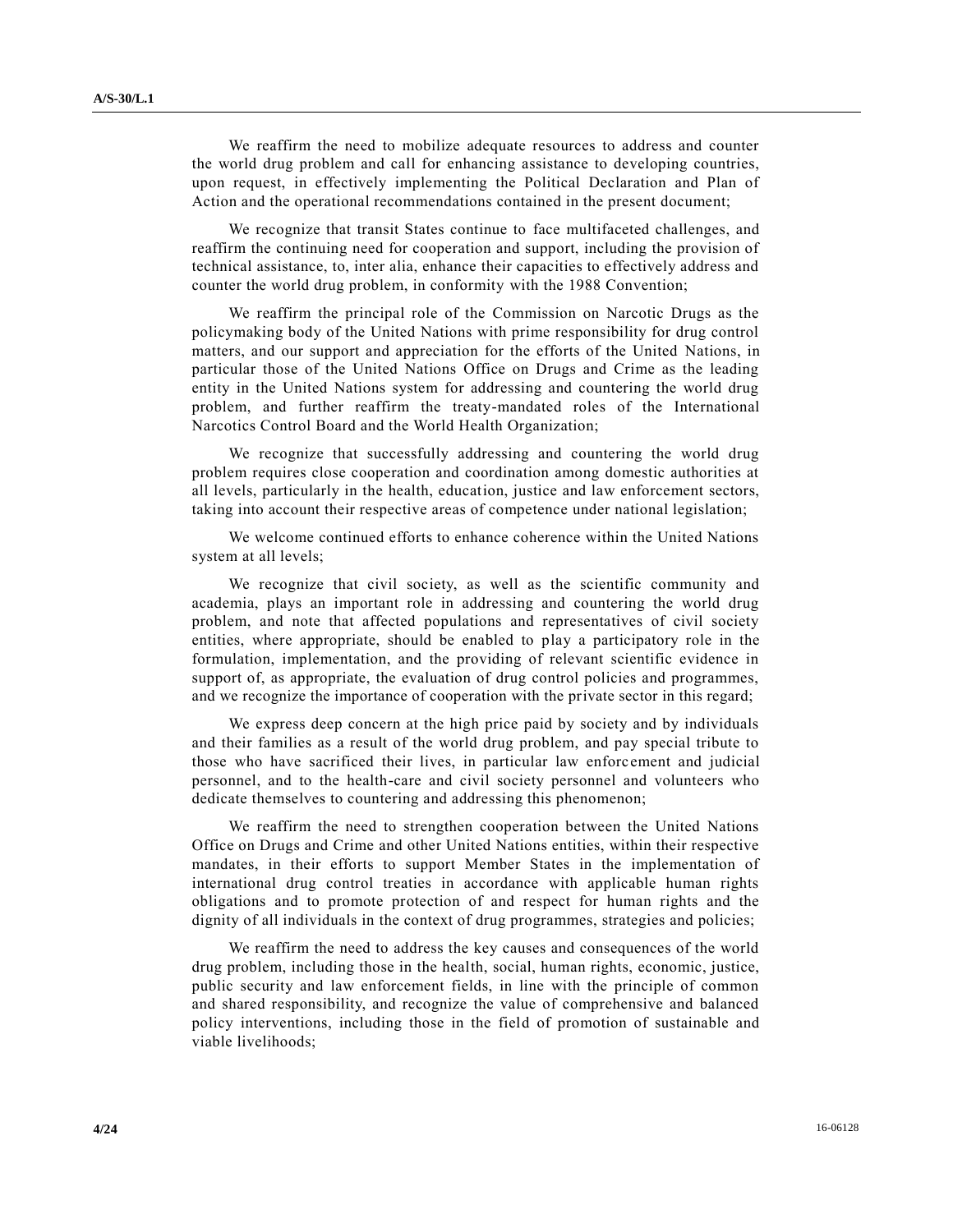We reaffirm that targeted interventions that are based on the collection and analysis of data, including age- and gender-related data, can be particularly effective in meeting the specific needs of drug-affected populations and communities;

We reiterate our commitment to end by 2030 the epidemics of AIDS and tuberculosis, as well as combat viral hepatitis, other communicable diseases, inter alia, among people who use drugs, including people who inject drugs.

## **Operational recommendations on demand reduction and related measures, including prevention and treatment, as well as other health-related issues**

1. We reiterate our commitment to promote the health, welfare and well-being of all individuals, families, communities and society as a whole, and facilitate healthy lifestyles through effective, comprehensive, scientific evidence -based demand reduction initiatives at all levels, covering, in accordance with national legislation and the three international drug control conventions, prevention, early intervention, treatment, care, recovery, rehabilitation and social reintegration measures, as well as initiatives and measures aimed at minimizing the adverse public health and social consequences of drug abuse, and we recommend the following measures:

### **Prevention of drug abuse**

(a) Take effective and practical primary prevention measures that protect people, in particular children and youth, from drug use initiation by providing them with accurate information about the risks of drug abuse, by promoting skills and opportunities to choose healthy lifestyles and develop supportive parenting and healthy social environments and by ensuring equal access to education and vocational training;

(b) Also take effective and practical measures to prevent progression to severe drug use disorders through appropriately targeted early interventions for people at risk of such progression;

(c) Increase the availability, coverage and quality of scientific evidence based prevention measures and tools that target relevant age and risk groups in multiple settings, reaching youth in school as well as out of school, among others, through drug abuse prevention programmes and public awareness-raising campaigns, including by using the Internet, social media and other online platforms, develop and implement prevention curricula and early intervention programmes for use in the education system at all levels, as well as in vocational training, including in the workplace, and enhance the capacity of teachers and other relevant professionals to provide or recommend counselling, prevention and care services;

(d) Promote the well-being of society as a whole through the elaboration of effective scientific evidence-based prevention strategies centred on and tailored to the needs of individuals, families and communities as part of comprehensive and balanced national drug policies, on a non-discriminatory basis;

(e) Involve, as appropriate, policymakers, parliamentarians, educators, c ivil society, the scientific community, academia, target populations, individuals in recovery from substance use disorders and their peer groups, families and other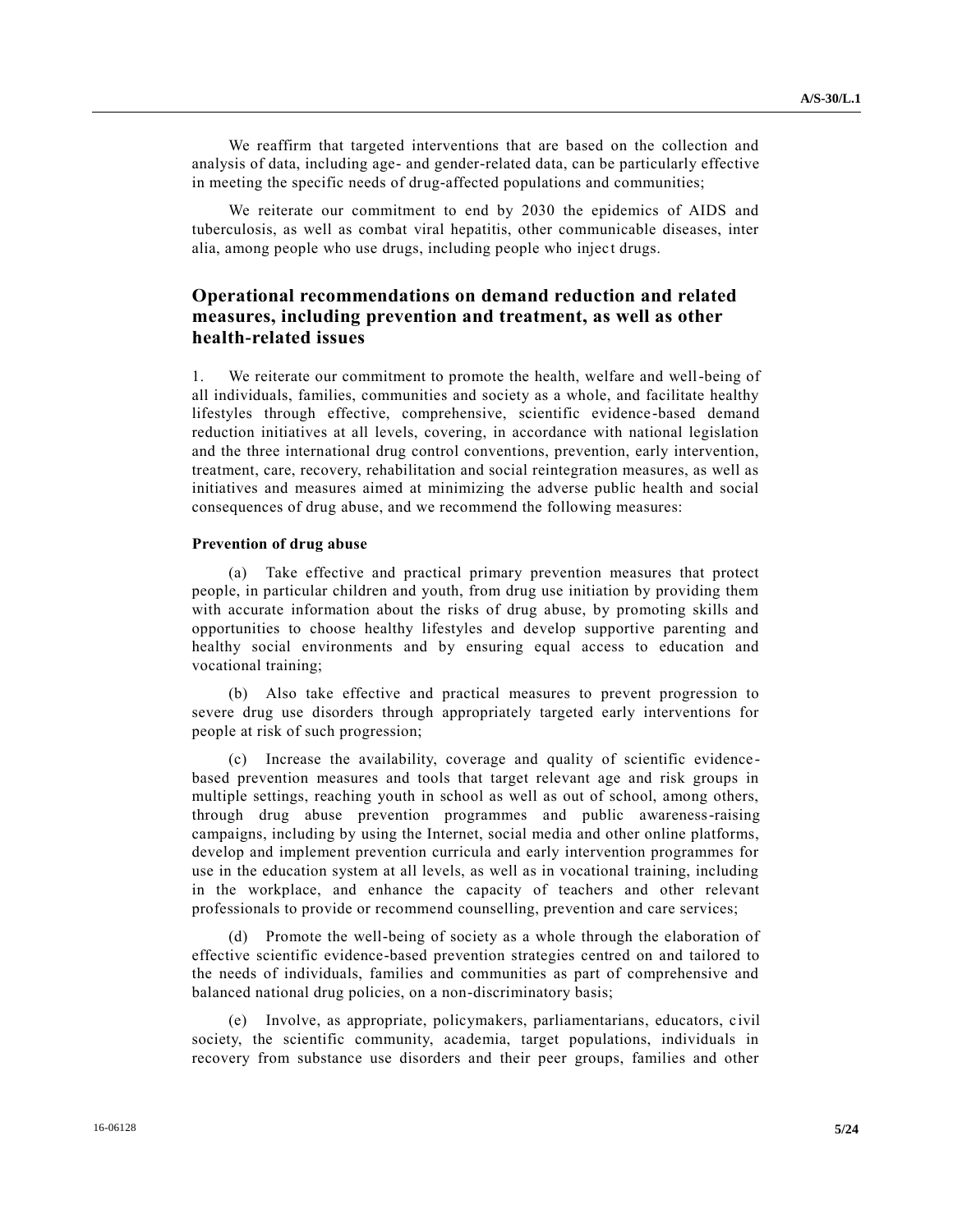co-dependent people, as well as the private sector, in the development of prevention programmes aimed at raising public awareness of the dangers and risks associated with drug abuse, and involve, inter alia, parents, care services providers, teachers, peer groups, health professionals, religious communities, community leaders, social workers, sports associations, media professionals and entertainment industries, as appropriate, in their implementation;

Consider enhancing cooperation between public health, education and law enforcement authorities when developing prevention initiatives;

(g) Develop and improve recreational facilities and provide access for children and youth to regular sports and cultural activities, with a view to promoting healthy lives and lifestyles, including through the recovery and improvement of public spaces, and promote the exchange of experiences and good practices in this field to further enhance effective preventive interventions;

(h) Promote and improve the systematic collection of information and gathering of evidence as well as the sharing, at the national and international levels, of reliable and comparable data on drug use and epidemiology, including on social, economic and other risk factors, and promote, as appropriate, through the Commission on Narcotic Drugs and the World Health Assembly, the use of internationally recognized standards, such as the *International Standards on Drug Use Prevention*, and the exchange of best practices, to formulate effective drug use prevention strategies and programmes in cooperation with the United Nations Office on Drugs and Crime, the World Health Organization and other relevant United Nations entities;

## **Treatment of drug use disorders, rehabilitation, recovery and social reintegration; prevention, treatment and care of HIV/AIDS, viral hepatitis and other blood-borne infectious diseases**

(i) Recognize drug dependence as a complex, multifactorial health disorder characterized by a chronic and relapsing nature with social causes and consequences that can be prevented and treated through, inter alia, effective scientific evidencebased drug treatment, care and rehabilitation programmes, including community based programmes, and strengthen capacity for aftercare for and the rehabilitation, recovery and social reintegration of individuals with substance use disorders, including, as appropriate, through assistance for effective reintegration into the labour market and other support services;

(j) Encourage the voluntary participation of individuals with drug use disorders in treatment programmes, with informed consent, where consistent with national legislation, and develop and implement outreach programmes and campaigns, involving drug users in long-term recovery, where appropriate, to prevent social marginalization and promote non-stigmatizing attitudes, as well as to encourage drug users to seek treatment and care, and take measures to facilitate access to treatment and expand capacity;

(k) Promote and strengthen regional and international cooperation in developing and implementing treatment-related initiatives, enhance technical assistance and capacity-building and ensure non-discriminatory access to a broad range of interventions, including psychosocial, behavioural and medication-assisted treatment, as appropriate and in accordance with national legislation, as well a s to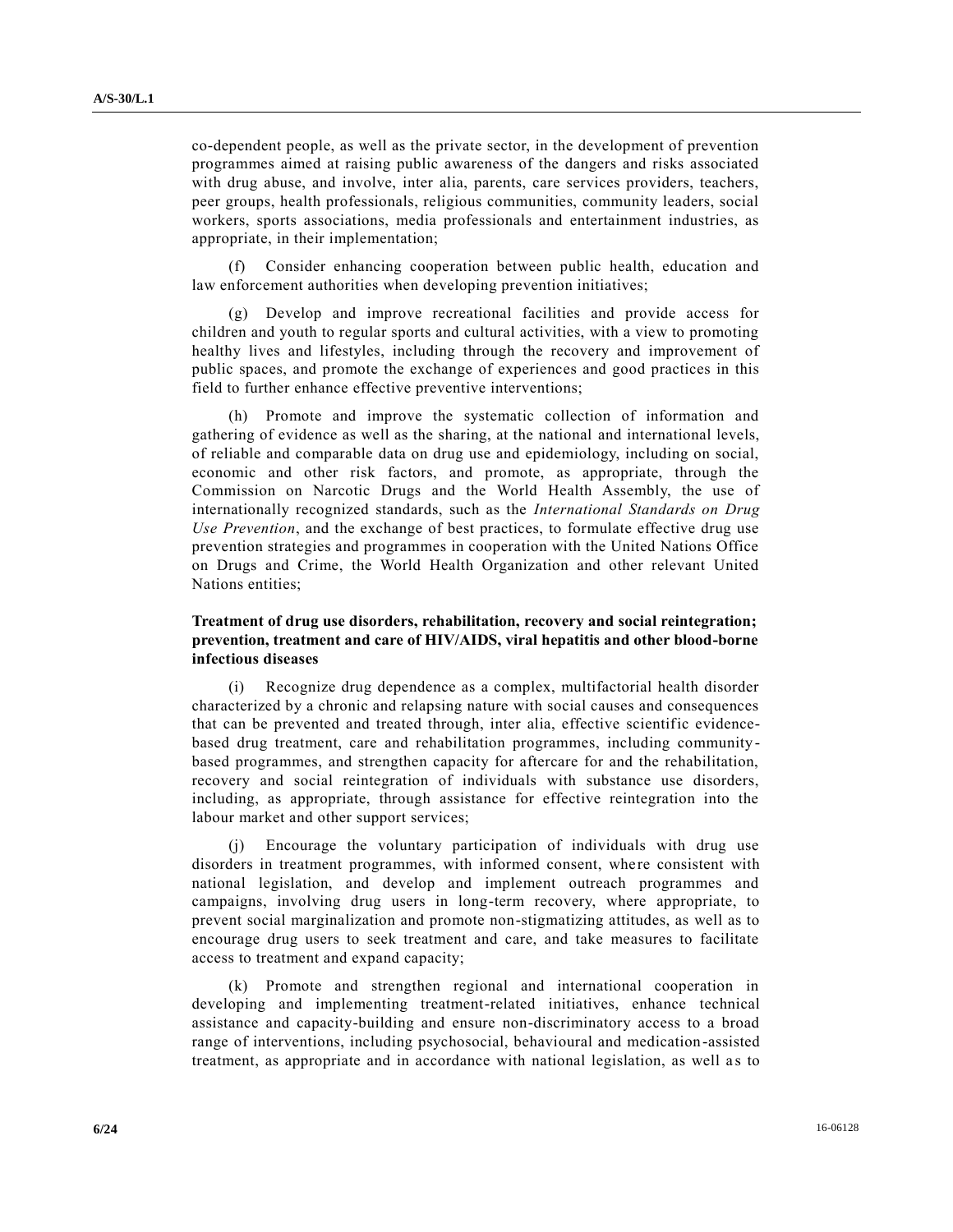rehabilitation, social reintegration and recovery-support programmes, including access to such services in prisons and after imprisonment, giving special attention to the specific needs of women, children and youth in this regard;

(l) Develop and strengthen, as appropriate, the capacity of health, social and law enforcement and other criminal justice authorities to cooperate, within their mandates, in the implementation of comprehensive, integrated and balanced responses to drug abuse and drug use disorders, at all levels of government;

(m) Promote the inclusion in national drug policies, in accordance with national legislation and as appropriate, of elements for the prevention and treatment of drug overdose, in particular opioid overdose, including the use of opioid receptor antagonists such as naloxone to reduce drug-related mortality;

(n) Promote cooperation with and technical assistance to the States most affected by the transit of drugs in developing and implementing comprehensive and integrated policies to address, where appropriate, the impact of illicit drug trafficking on increasing drug use in such States, including by reinforcing national programmes aimed at prevention, early intervention, treatment, care, rehabilitation and social reintegration;

(o) Invite relevant national authorities to consider, in accordance with their national legislation and the three international drug control conventions, including in national prevention, treatment, care, recovery, rehabilitation and social reintegration measures and programmes, in the context of comprehensive and balanced drug demand reduction efforts, effective measures aimed at minimizing the adverse public health and social consequences of drug abuse, including appropriate medication-assisted therapy programmes, injecting equipment programmes, as well as antiretroviral therapy and other relevant interventions that prevent the transmission of HIV, viral hepatitis and other blood-borne diseases associated with drug use, as well as consider ensuring access to such interventions including in treatment and outreach services, prisons and other custodial settings, and promoting in that regard the use, as appropriate, of the *WHO, UNODC and UNAIDS Technical Guide for Countries to Set Targets for Universal Access to HIV Prevention, Treatment and Care for Injecting Drug Users*; 8

(p) Promote and implement the standards on the treatment of drug use disorders developed by the United Nations Office on Drugs and Crime and the World Health Organization and other relevant international standards, as appropriate and in accordance with national legislation and the international drug control conventions, and provide guidance, assistance and training to health professionals on their appropriate use, and consider developing standards and accreditation for services at the domestic level to ensure qualified and scientific evidence-based responses;

(q) Intensify, as appropriate, the meaningful participation of and support and training for civil society organizations and entities involved in drug-related health and social treatment services, in accordance with national legislation and in the framework of integrated and coordinated national drug policies, and encourage efforts by civil society and the private sector to develop support networks for prevention and treatment, care, recovery, rehabilitation and social reintegration in a balanced and inclusive manner;

<sup>8</sup> World Health Organization (Geneva, 2009).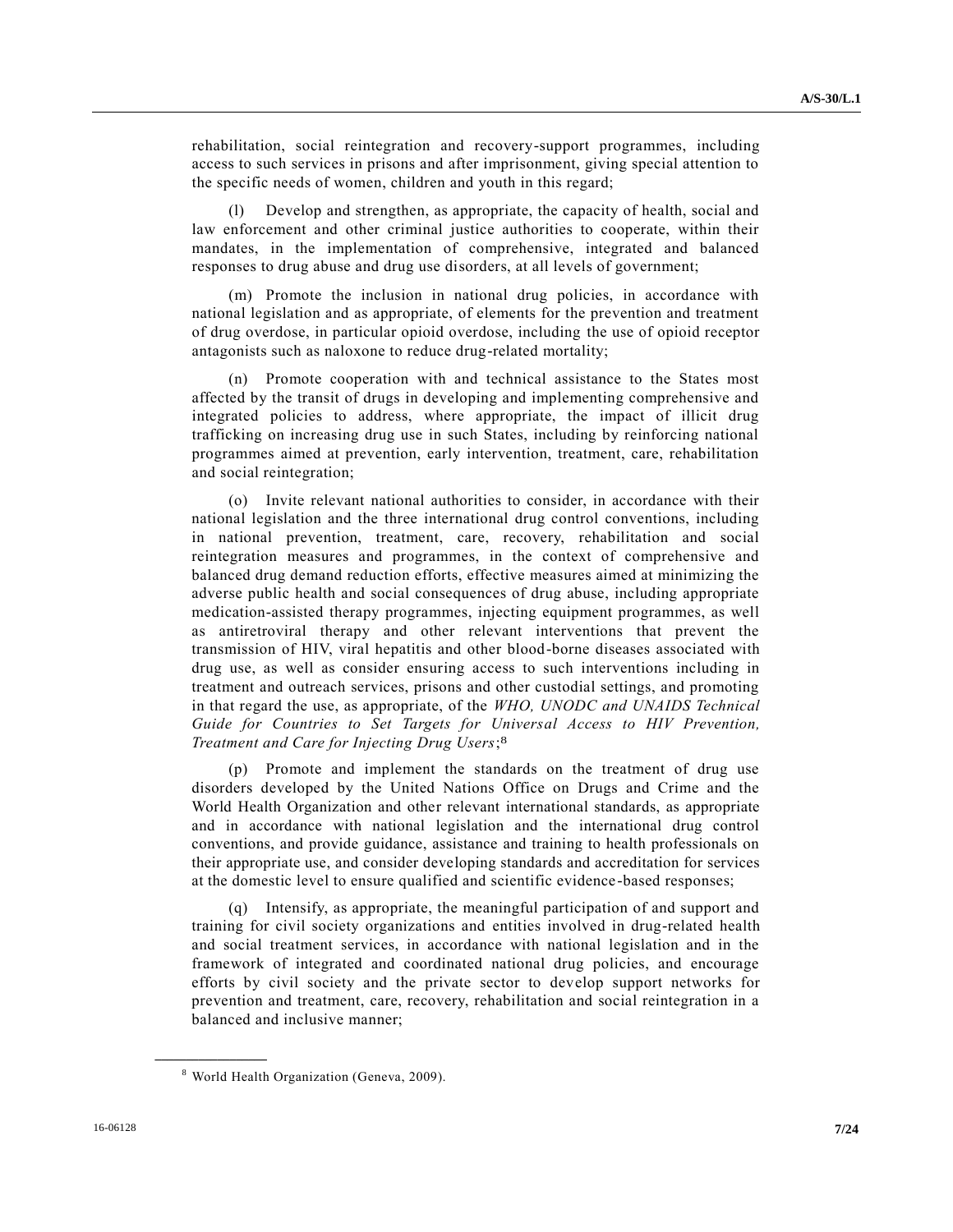(r) Encourage the United Nations Office on Drugs and Crime and the International Narcotics Control Board to strengthen cooperation with the World Health Organization and other competent United Nations entities, within their respective mandates, as part of a comprehensive, integrated and balanced approach to strengthening health and social welfare measures in addressing the world drug problem, including through effective prevention, early intervention, treatment, care, recovery, rehabilitation and social reintegration, in cooperation, as appropriate, with civil society and the scientific community, and to keep the Commission on Narcotic Drugs appropriately updated.

# **Operational recommendations on ensuring the availability of and access to controlled substances exclusively for medical and scientific purposes, while preventing their diversion**

2. We reiterate our strong commitment to improving access to controlled substances for medical and scientific purposes by appropriately addressing existing barriers in this regard, including those related to legislation, regulatory systems, health-care systems, affordability, the training of health-care professionals, education, awareness-raising, estimates, assessment and reporting, benchmarks for consumption of substances under control, and international cooperation and coordination, while concurrently preventing their diversion, abuse and trafficking, and we recommend the following measures:

(a) Consider reviewing, within the framework of national legal systems, domestic legislation and regulatory and administrative mechanisms, as well as procedures including domestic distribution channels, with the aim of simplifying and streamlining those processes and removing unduly restrictive regulations and impediments, where they exist, to ensure access to controlled substances for medical and scientific purposes, including for the relief of pain and suffering, as required by the three international drug control conventions and defined by national legislation, while preventing their diversion, abuse and trafficking, and encourage the exchange of information, lessons learned and best practices in designing and implementing regulatory, financial, educational, administrative and other related measures;

(b) Strengthen, as appropriate, the proper functioning of national control systems and domestic assessment mechanisms and programmes, in cooperation with the International Narcotics Control Board, the United Nations Office on Drugs and Crime, the World Health Organization and other relevant United Nations system agencies, to identify, analyse and remove impediments to the availability and accessibility of controlled substances for medical and scientific purposes, within appropriate control mechanisms, as required by the three international drug control conventions and taking into account *Ensuring Balance in National Policies on Controlled Substances: Guidance for Availability and Accessibility of Controlled Medicines*9 and, for that purpose, consider the provision of technical and financial assistance, upon request, to developing countries;

(c) Expedite, in accordance with national legislation, the process of issuing import and export authorizations for controlled substances for medical and scientific

<sup>&</sup>lt;sup>9</sup> World Health Organization (Geneva, 2011).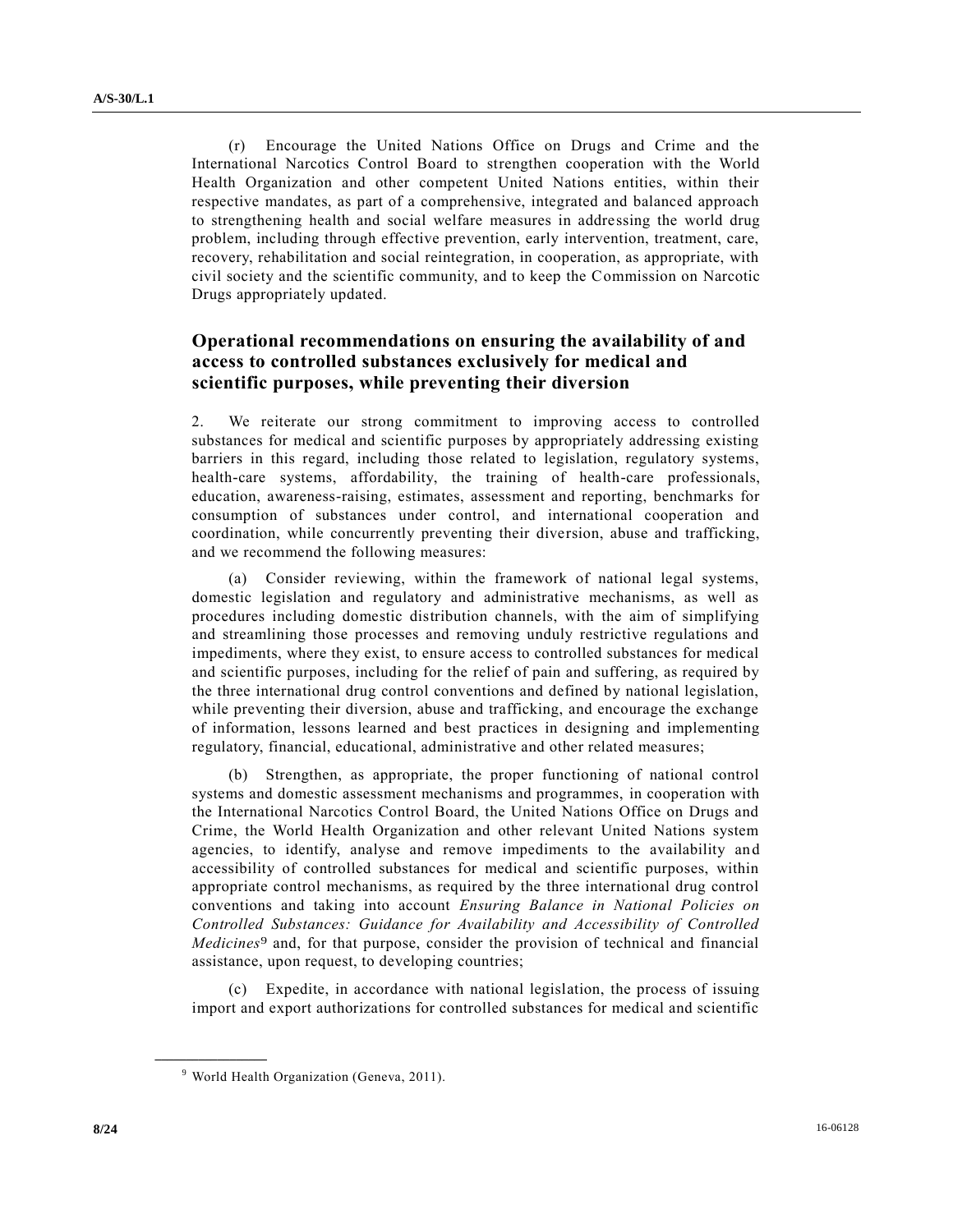purposes by using the above-mentioned guidance and the International Import and Export Authorization System of the International Narcotics Control Board;

(d) Address, at the national and international levels, issues related to the affordability of controlled substances for medical and scientific purposes, while ensuring their quality, safety and efficacy, including limited financial resource s and problems in sourcing with regard to these substances, including in cooperation, as appropriate, with the private sector through, inter alia and where needed, expanding the national coverage of distribution networks to rural areas, addressing the link with government regulations, licences and taxation and allowing appropriately trained and qualified professionals to prescribe, dispense and administer controlled medicines based on their general professional licence, as well as, where appropriate, the manufacture of generic pharmaceutical preparations that are bioequivalent and cost-effective;

(e) Take measures, in accordance with national legislation, to provide capacity-building and training, including with the support of relevant United Nations entities such as the World Health Organization and the United Nations Office on Drugs and Crime, targeted at competent national authorities and health care professionals, including pharmacists, on adequate access to and use of controlled substances for medical and scientific purposes, including the relief of pain and suffering, consider the development and wider implementation of relevant clinical guidelines on the rational use of controlled medicines, and conduct appropriate awareness-raising campaigns under the coordination of relevant national health authorities and in cooperation with other relevant stakeholders;

(f) Develop national supply management systems for controlled substances that comprise selection, quantification, procurement, storage, distribution and use, strengthen the capacity of competent national authorities to adequately estimate and assess the need for controlled substances and paying special attention to essential medicines, as defined by national legislation, taking due note of the *Guide on Estimating Requirements for Substances under International Control*, 10 and enhance domestic data-collection mechanisms in order to present the International Narcotics Control Board with estimates on the consumption of drugs used for medical and scientific purposes;

(g) Continue to regularly update the Model Lists of Essential Medicines of the World Health Organization, enhance collaboration among Member States and the treaty bodies with scheduling responsibilities, leading to informed and coordinated scheduling decisions by the Commission on Narcotic Drugs that take due account of all relevant aspects to ensure that the objectives of the conventions are met, and review national lists of controlled substances and national lists of essential medicines, as appropriate.

<sup>&</sup>lt;sup>10</sup> International Narcotics Control Board and World Health Organization (Vienna, 2012).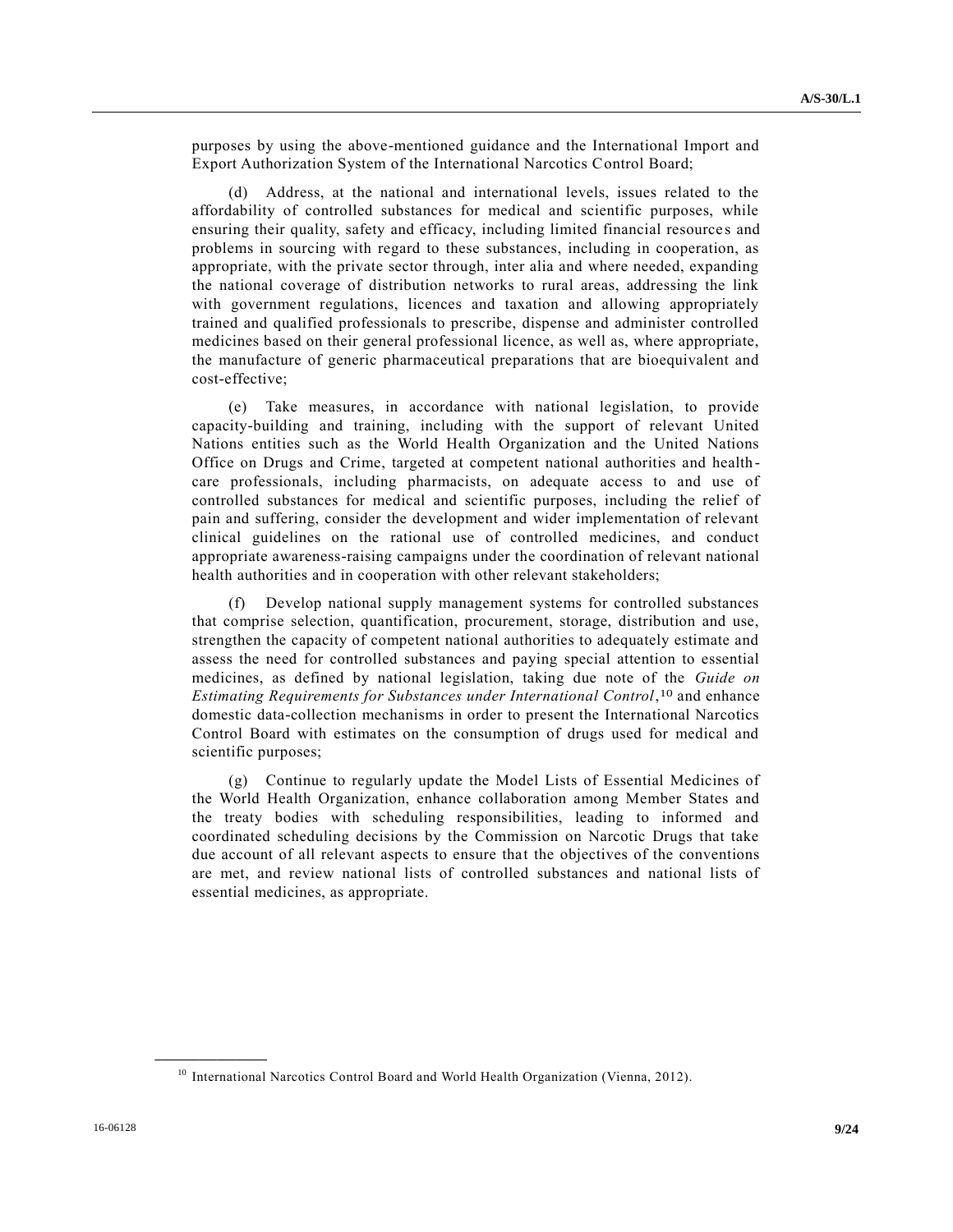# **Operational recommendations on supply reduction and related measures; effective law enforcement; responses to drug-related crime; and countering money-laundering and promoting judicial cooperation**

3. We reiterate our commitment to protecting the safety and assuring the security of individuals, societies and communities by intensifying our efforts to prevent and counter the illicit cultivation, production and manufacture of and trafficking in narcotic drugs and psychotropic substances, as well as drug-related crime and violence, through, inter alia, more effective drug-related crime prevention and law enforcement measures, as well as by addressing links with other forms of organized crime, including money-laundering, corruption and other criminal activities, mindful of their social and economic causes and consequences, and we recommend the following measures:

### **Prevention of drug-related crime**

(a) Strengthen multidisciplinary measures at the international, regional, national, and local and community levels to prevent drug-related crime, violence, victimization and corruption and foster social development and inclusiveness, integrate such measures into overall law enforcement efforts and comprehensive policies and programmes, and promote a culture of lawfulness, as described in the Doha Declaration on Integrating Crime Prevention and Criminal Justice into the Wider United Nations Agenda to Address Social and Economic Challenges and to Promote the Rule of Law at the National and International Levels, and Public Participation;

(b) Promote comprehensive supply reduction efforts that include preventive measures addressing, inter alia, the criminal justice and socioeconomic -related factors that may facilitate, drive, enable and perpetuate organized crime and drug related crime;

(c) Promote data collection, research and the sharing of information, as well as the exchange of best practices on preventing and countering drug-related crime and on drug supply reduction measures and practices, in order to enhance the effectiveness of criminal justice responses, within the framework of applicable law;

#### **Countering illicit traffic in narcotic drugs and psychotropic substances**

(d) Increase cooperation at all levels and enhance measures to prevent and significantly and measurably reduce or eliminate the illicit cultivation of opium poppy, coca bush and cannabis plant used for the production of narcotic drugs and psychotropic substances, including through eradication, within the framework of sustainable crop control strategies and measures;

(e) Monitor current trends and drug trafficking routes and share experiences, best practices and lessons learned, in order to prevent and counter the misuse of international trade for illicit drug-related activities, and note the success achieved through United Nations Office on Drugs and Crime operational initiatives, including initiatives aimed at countering the exploitation of freight containers for drug trafficking and at preventing and countering the diversion of precursors for illicit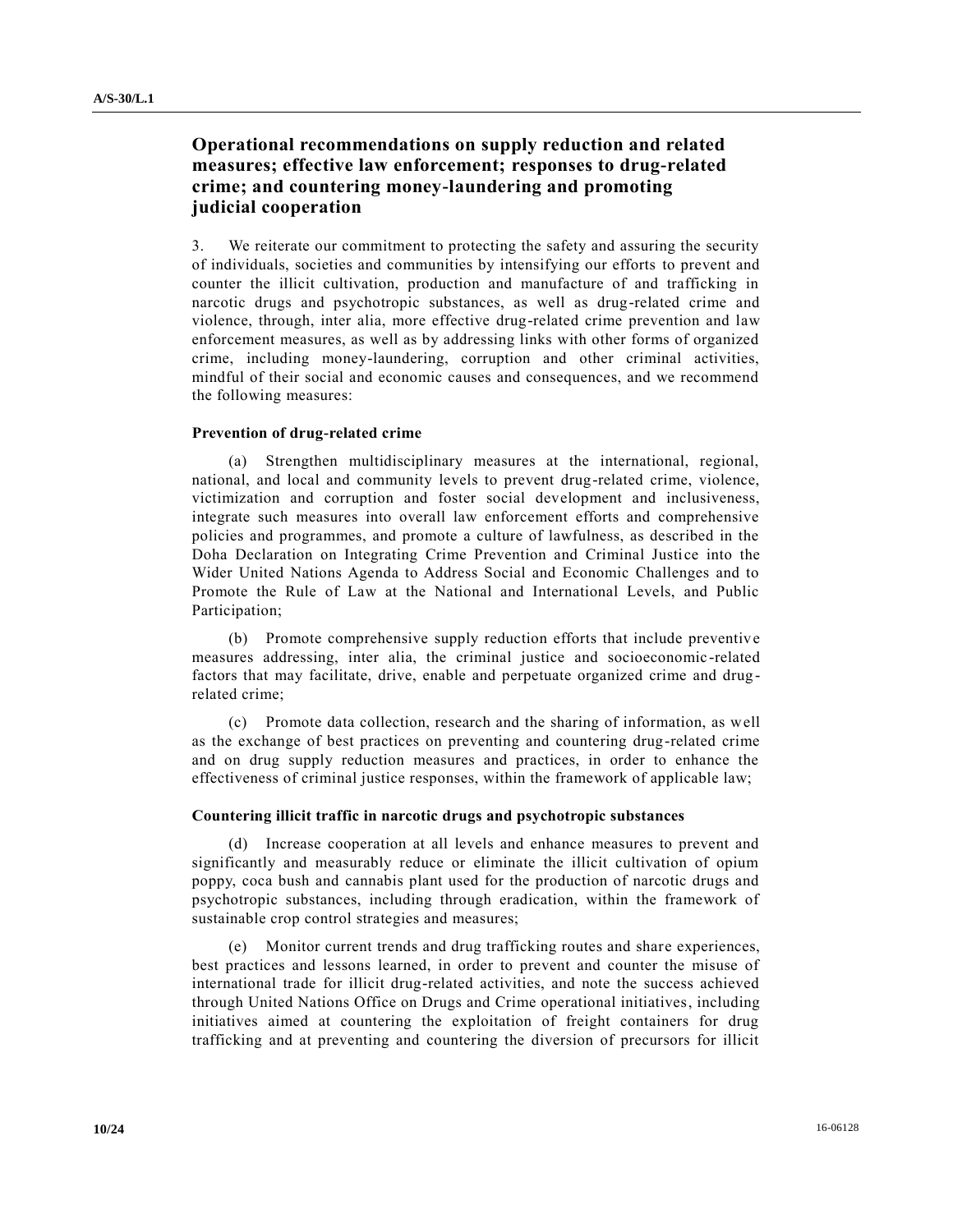use and illicit financial flows stemming from drug trafficking and related crimes, as well as other technical assistance activities;

Promote and strengthen the exchange of information and, as appropriate, drug-related criminal intelligence among law enforcement and border control agencies, including through the United Nations Office on Drugs and Crime multilateral portals and regional information centres and networks, and promote joint investigations and coordinate operations, in conformity with national legislation, and training programmes at all levels, in order to identify, disrupt and dismantle organized criminal groups operating transnationally that are involved in any activities related to the illicit production of and trafficking in narcotic drugs and psychotropic substances and the diversion of their precursors and related moneylaundering;

(g) Strengthen coordinated border management strategies, as well as the capacity of border control and law enforcement and prosecutorial agencies, including through technical assistance, upon request, including and where appropriate, the provision of equipment and technology, along with necessary training and maintenance support, in order to prevent, monitor and counter trafficking in drugs, trafficking in precursors and other drug-related crimes such as trafficking in firearms, illicit financial flows, smuggling of bulk cash and money-laundering;

(h) Enhance the capacity of law enforcement and criminal justice agencies in forensic science in the context of drug investigations, including the quality and capacity of drug analysis laboratories to gather, preserve and present forensic evidence to effectively prosecute drug-related offences through considering, inter alia, the provision of advanced detection equipment, scanners, testing kits, reference samples, forensic laboratories and training, as requested;

(i) Strengthen regional, subregional and international cooperation in criminal matters, as appropriate, including judicial cooperation in the areas of, inter alia, extradition, mutual legal assistance and transfer of proceedings, in accordance with the international drug control conventions and other international legal instruments and national legislation, and strive to provide appropriate resources to national competent authorities, including through the provision of targeted techn ical assistance to requesting countries;

(j) Maximize the effectiveness of law enforcement measures against organized criminal groups and individuals involved in drug-related crimes, including by placing appropriate focus within our respective jurisdictions on those responsible for illicit activities of a larger scale or more serious nature;

## **Addressing links with other forms of organized crime, including money-laundering, corruption and other criminal activities**

(k) Respond to the serious challenges posed by the increasing links between drug trafficking, corruption and other forms of organized crime, including trafficking in persons, trafficking in firearms, cybercrime and money-laundering, and, in some cases, terrorism, including money-laundering in connection with the financing of terrorism, by using an integrated, multidisciplinary approach, such as through promoting and supporting reliable data collection, research and, as appropriate, intelligence- and analysis-sharing to ensure effective policymaking and interventions;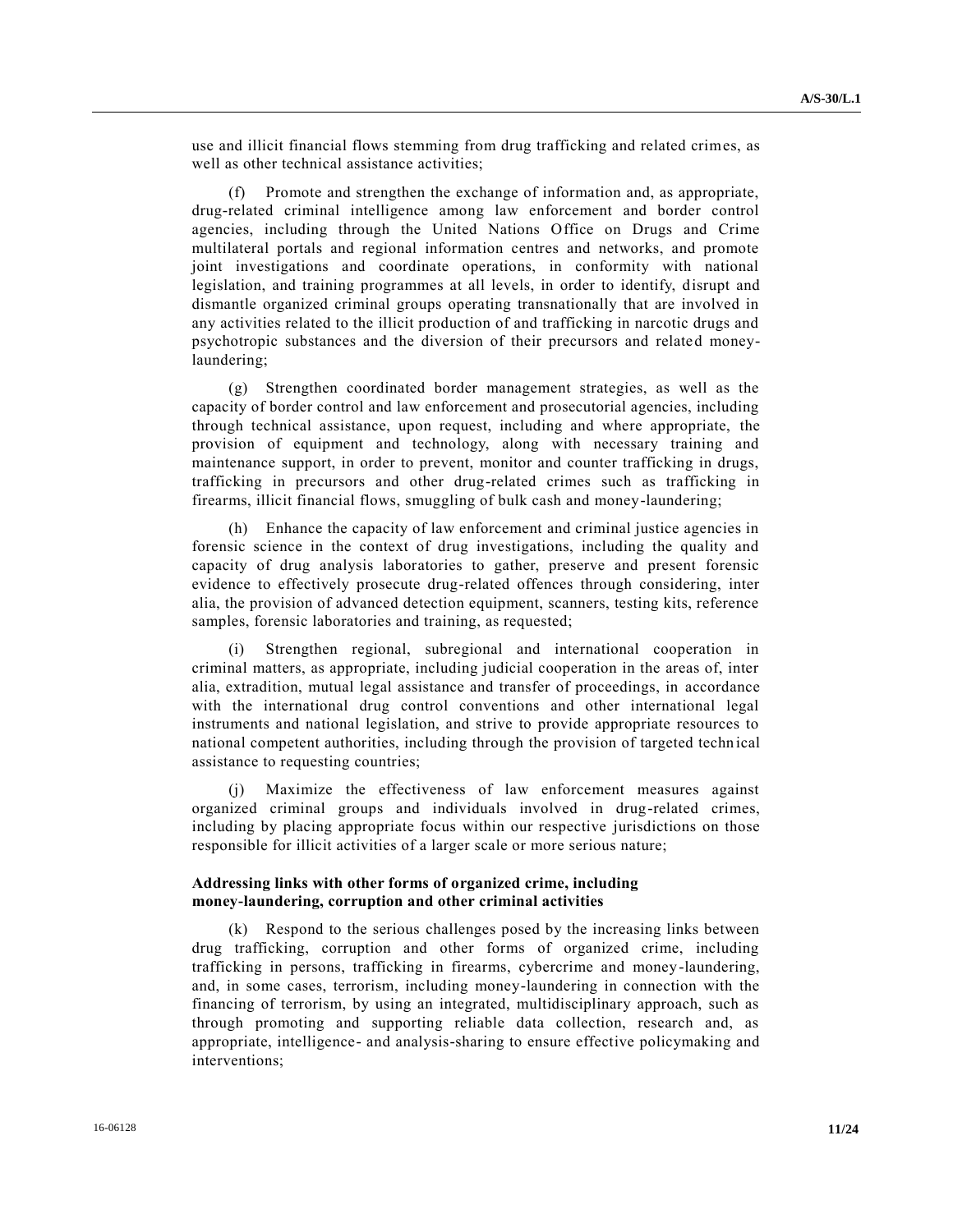(l) Encourage the use of existing subregional, regional and international cooperation mechanisms to combat all forms of drug-related crime, wherever committed, including, in some cases, violent crimes related to gangs, including by enhancing international cooperation to successfully counter and dismantle organized criminal groups, including those operating transnationally;

(m) Strengthen national, regional and international measures and, as appropriate, rules and regulations aimed at enhancing operational cooperation to prevent transnational organized criminal networks involved in illicit drug -related activities from trafficking and acquiring firearms, their parts and components and ammunition, explosives and other related material;

(n) Consider ratifying or acceding to relevant international legal instruments, including the United Nations Convention against Transnational Organized Crime and the Protocols thereto,<sup>11</sup> the United Nations Convention against Corruption<sup>12</sup> and the international conventions and protocols related to countering terrorism, and call upon States parties to take measures to more effectively implement those international legal instruments;

(o) Continue to foster international cooperation by implementing the provisions against money-laundering contained in all relevant international and multilateral instruments, such as the 1988 Convention, the Organized Crime Convention and the Convention against Corruption and, in accordance with national legislation, the Financial Action Task Force Recommendations on Money Laundering;<sup>13</sup>

(p) Strengthen and utilize existing and relevant regional, as appropriate, subregional and international networks for the exchange of operational information to prevent and counter money-laundering, illicit financial flows and terrorist financing;

(q) Develop and strengthen, as appropriate, mechanisms of domestic coordination and timely and efficient information-sharing between authorities involved in identifying and countering drug trafficking, diversion of precursors and related money-laundering, integrate financial investigations more thoroughly into interdiction operations to identify individuals and companies involved in such activities, and encourage, in accordance with national legislation, cooperation with the private sector, including financial institutions, designated non-financial businesses and professions, as well as providers of money or value transfer services, to identify suspicious transactions, with a view to further investigating and disrupting the drug trafficking business model;

(r) Enhance national, regional, subregional, interregional and international capacity to prevent and counter money-laundering and illicit financial flows stemming from drug trafficking and related crimes, including, as appropriate, through detection, investigation and prosecution of such activities, with a view to effectively addressing safe havens, and identify and mitigate money-laundering risks linked to new technologies, as well as emerging money-laundering methods

<sup>11</sup> United Nations, *Treaty Series*, vols. 2225, 2237, 2241 and 2326, No. 39574.

<sup>12</sup> Ibid., vol. 2349, No. 42146.

<sup>13</sup> Financial Action Task Force, *International Standards on Combating Money Laundering and the Financing of Terrorism and Proliferation* (Paris, 2015).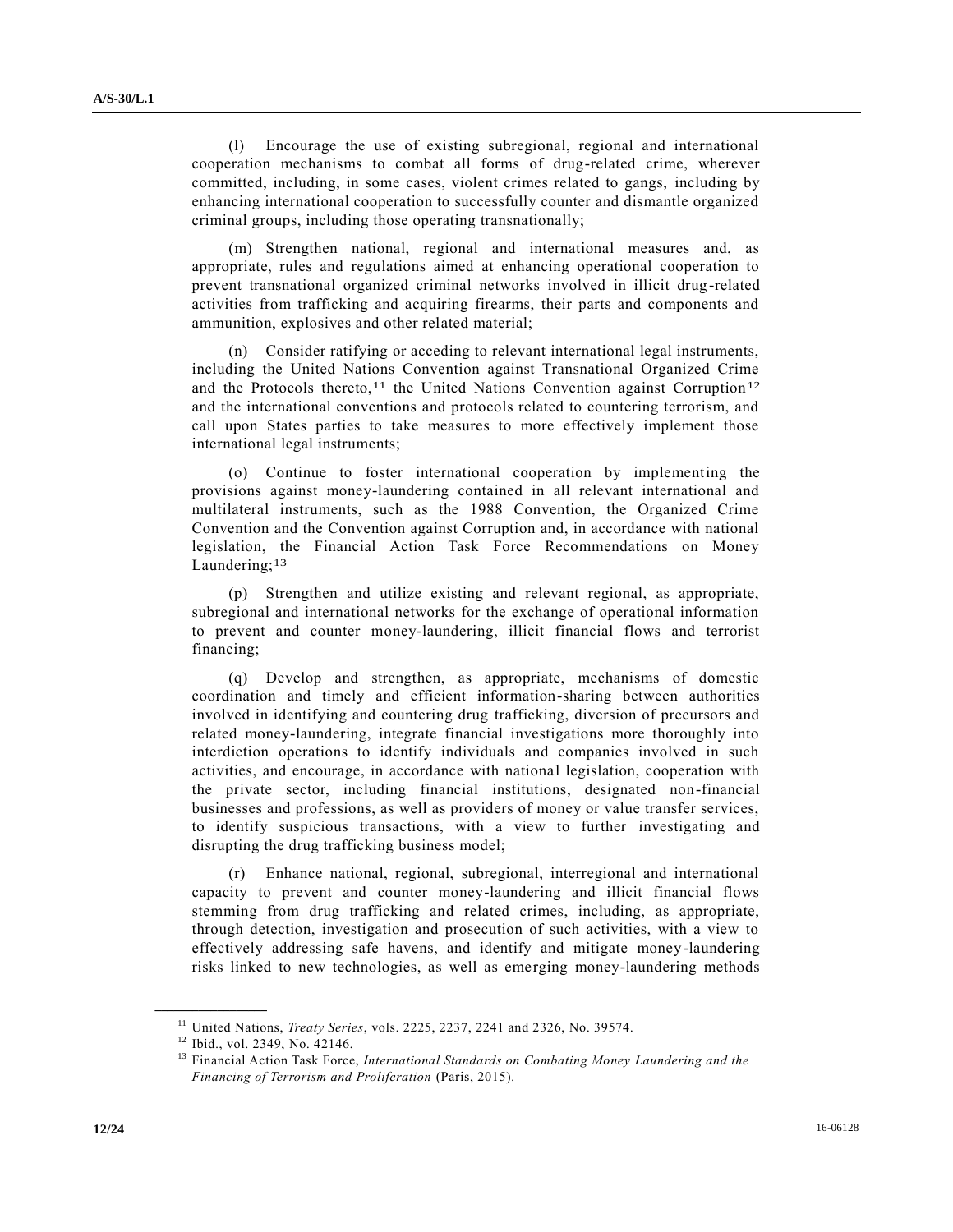and techniques, by using, inter alia, existing United Nations Office on Drugs and Crime technical assistance tools;

Develop and strengthen bilateral, subregional and international mechanisms to share information among competent authorities and promote their cooperation to effectively and in a timely manner identify, trace, freeze, seize and confiscate assets and proceeds of drug-related crime and their disposal, including sharing, in accordance with the 1988 Convention, as well as their return, in appropriate drug-related corruption cases, in the framework of the Convention against Corruption, or, as appropriate, in cases of drug-related crimes involving transnational organized groups, consistent with the Organized Crime Convention; and encourage the timely sharing of operational information among relevant law enforcement and prosecutorial agencies and financial intelligence units;

Promote effective measures capable of addressing the links between drug-related crimes and corruption, as well as obstruction of justice, including through the intimidation of justice officials, as a part of national anti-corruption and drug control strategies;

(u) Improve the availability and quality of statistical information and analysis of illicit drug cultivation, production and manufacturing, drug trafficking, money-laundering and illicit financial flows, including for appropriate reflection in reports of the United Nations Office on Drugs and Crime and the International Narcotics Control Board, in order to better measure and evaluate the impact of such crimes and to further enhance the effectiveness of criminal justice responses in that regard.

## **Operational recommendations on cross-cutting issues: drugs and human rights, youth, children, women and communities**

4. We reiterate our commitment to respecting, protecting and promoting all human rights, fundamental freedoms and the inherent dignity of all individuals and the rule of law in the development and implementation of drug policies, and we recommend the following measures:

## **Drugs and human rights, youth, women, children, vulnerable members of society, and communities**

(a) Enhance the knowledge of policy-makers and the capacity, as appropriate, of relevant national authorities on various aspects of the world drug problem in order to ensure that national drug policies, as part of a comprehensive, integrated and balanced approach, fully respect all human rights and fundamental freedoms and protect the health, safety and well-being of individuals, families, vulnerable members of society, communities and society as a whole, and to that end encourage cooperation with and among the United Nations Office on Drugs and Crime, the International Narcotics Control Board, the World Health Organization and other relevant United Nations entities, within their respective mandates, including those relevant to the above-mentioned issues, and relevant regional and international organizations, as well as with civil society and the private sector, as appropriate;

(b) Ensure non-discriminatory access to health, care and social services in prevention, primary care and treatment programmes, including those offered to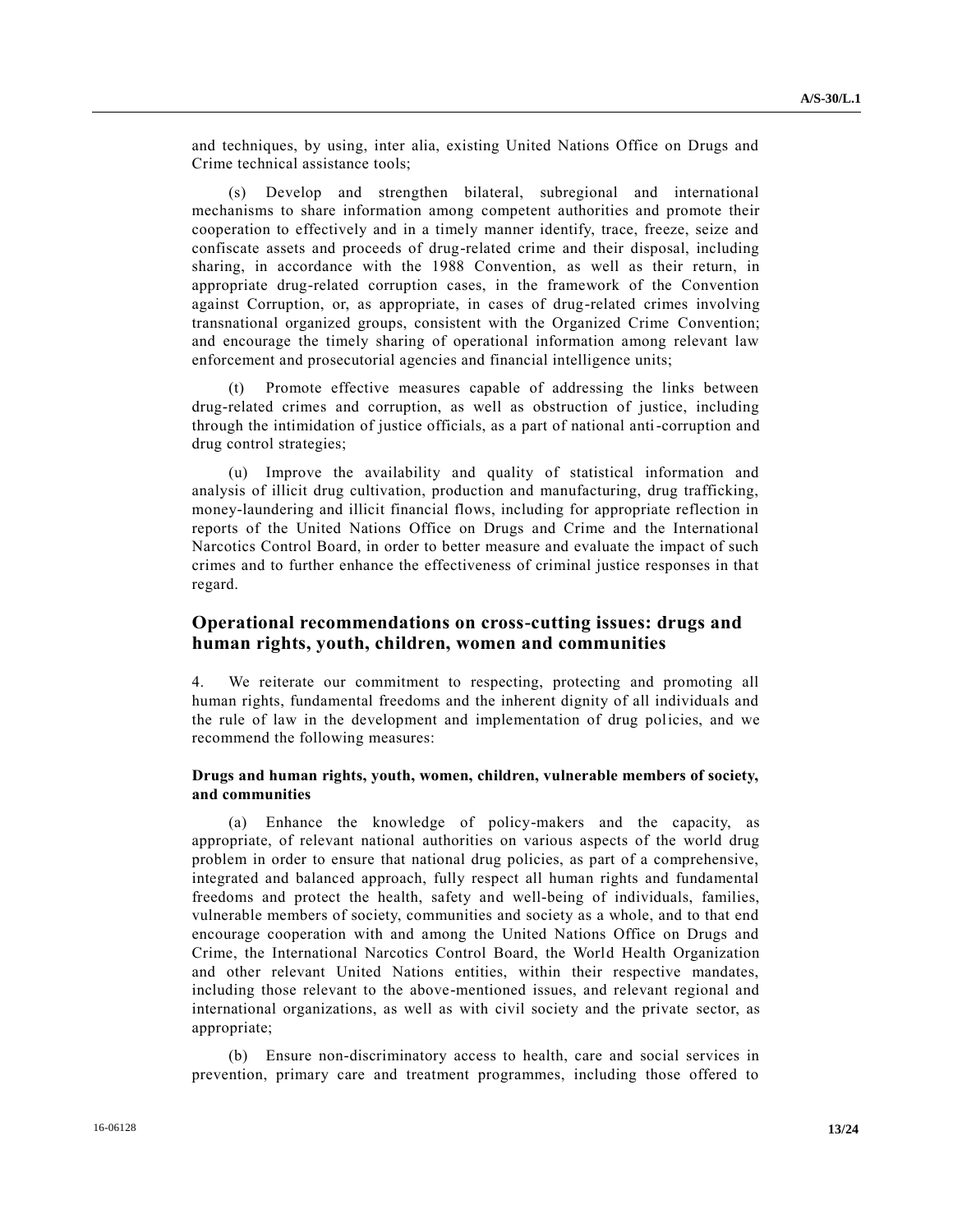persons in prison or pretrial detention, which are to be on a level equal to those available in the community, and ensure that women, including detained women, have access to adequate health services and counselling, including those particularly needed during pregnancy;

(c) Promote effective supervision of drug treatment and rehabilitation facilities by competent domestic authorities to ensure adequate quality of drug treatment and rehabilitation services and to prevent any possible acts of cruel, inhuman or degrading treatment or punishment, in accordance with domestic legislation and applicable international law;

(d) Continue to identify and address protective and risk factors, as well as the conditions that continue to make women and girls vulnerable to exploitation and participation in drug trafficking, including as couriers, with a view to preventing their involvement in drug-related crime;

(e) Promote, in accordance with domestic legislation, effective coordination among the justice, education and law enforcement sectors and social services to ensure that the specific needs, including mental and physical needs, of underage drug offenders and children affected by drug-related crime are appropriately considered, including in criminal justice proceedings where required, including by providing those in need with drug treatment and related support services;

(f) Implement age-appropriate practical measures, tailored to the specific needs of children, youth and other vulnerable members of society, in the legislative, administrative, social, economic, cultural and educational sectors, including measures to provide them with opportunities for healthy and self-sustained lives, in order to prevent their abuse of narcotic drugs and psychotropic substances, and address their involvement, use and exploitation in the illicit cultivation of crops, production, manufacturing and trafficking of narcotic drugs, psychotropic substances and other forms of drug-related crime, including urban crime, youth and gang-related violence and crime, fulfilling the obligations as States parties to the Convention on the Rights of the Child and taking into account the United Nations Guidelines for the Prevention of Juvenile Delinquency (the Riyadh Guidelines); <sup>14</sup>

(g) Mainstream a gender perspective into and ensure the involvement of women in all stages of the development, implementation, monitoring and evaluation of drug policies and programmes, develop and disseminate gender-sensitive and age-appropriate measures that take into account the specific needs and circumstances faced by women and girls with regard to the world drug problem and, as States parties, implement the Convention on the Elimination of All Forms of Discrimination against Women;<sup>15</sup>

(h) Consider, on a voluntary basis, when furnishing information to the Commission on Narcotic Drugs pursuant to the three international drug control conventions and relevant Commission resolutions, the inclusion of information concerning, inter alia, the promotion of human rights and the health, safety and welfare of all individuals, communities and society in the context of their domestic implementation of these conventions, including recent developments, best practices and challenges;

 $14$  Resolution 45/112, annex.

<sup>15</sup> United Nations, *Treaty Series*, vol. 1249, No. 20378.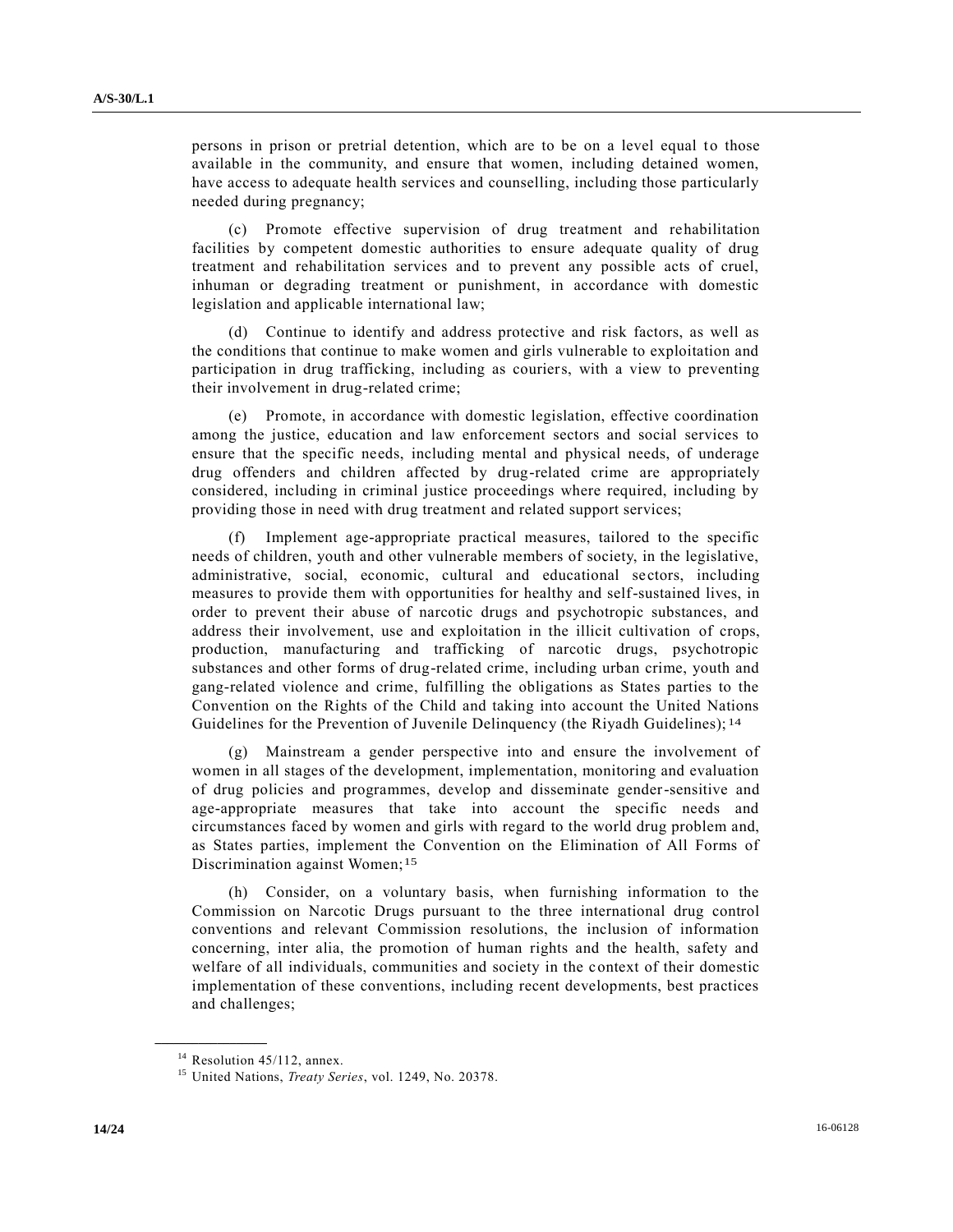(i) Ensure that measures to prevent the illicit cultivation of and to eradicate plants containing narcotic and psychotropic substances respect fundamental human rights, take due account of traditional licit uses, where there is historic evidence of such use, and of the protection of the environment, in accordance with the three international drug control conventions, and also take into account, as appropriate and in accordance with national legislation, the United Nations Declaration on the Rights of Indigenous Peoples;16

### **Proportionate and effective policies and responses, as well as legal guarantees and safeguards pertaining to criminal justice proceedings and the justice sector**

(j) Encourage the development, adoption and implementation, with due regard to national, constitutional, legal and administrative systems, of alternative or additional measures with regard to conviction or punishment in cases of an appropriate nature, in accordance with the three international drug control conventions and taking into account, as appropriate, relevant United Nations standards and rules, such as the United Nations Standard Minimum Rules for Non-Custodial Measures (the Tokyo Rules);

(k) Consider sharing, through the Commission on Narcotic Drugs, information, lessons learned, experiences and best practices on the design, implementation and results of national criminal justice policies, including, as appropriate, domestic practices on proportional sentencing, related to the implementation of the three international drug control conventions, including article 3 of the 1988 Convention;

(l) Promote proportionate national sentencing policies, practices and guidelines for drug-related offences whereby the severity of penalties is proportionate to the gravity of offences and whereby both mitigating and aggravating factors are taken into account, including the circumstances enumerated in article 3 of the 1988 Convention and other relevant and applicable international law, and in accordance with national legislation;

(m) Enhance access to treatment of drug use disorders for those incarcerated and promote effective oversight and encourage, as appropriate, self-assessments of confinement facilities, taking into consideration the United Nations standards and norms on crime prevention and criminal justice, including the United Nations Standard Minimum Rules for the Treatment of Prisoners (the Nelson Mandela Rules),17 implement, where appropriate, measures aimed at addressing and eliminating prison overcrowding and violence, and provide capacity-building to relevant national authorities;

(n) Encourage the taking into account of the specific needs and possible multiple vulnerabilities of women drug offenders when imprisoned, in line with the United Nations Rules for the Treatment of Women Prisoners and Non-custodial Measures for Women Offenders (the Bangkok Rules);<sup>18</sup>

(o) Promote and implement effective criminal justice responses to drugrelated crimes to bring perpetrators to justice that ensure legal guarantees and due process safeguards pertaining to criminal justice proceedings, including practical

 $16$  Resolution 61/295, annex.

<sup>&</sup>lt;sup>17</sup> Resolution 70/175, annex.

<sup>&</sup>lt;sup>18</sup> Resolution 65/229, annex.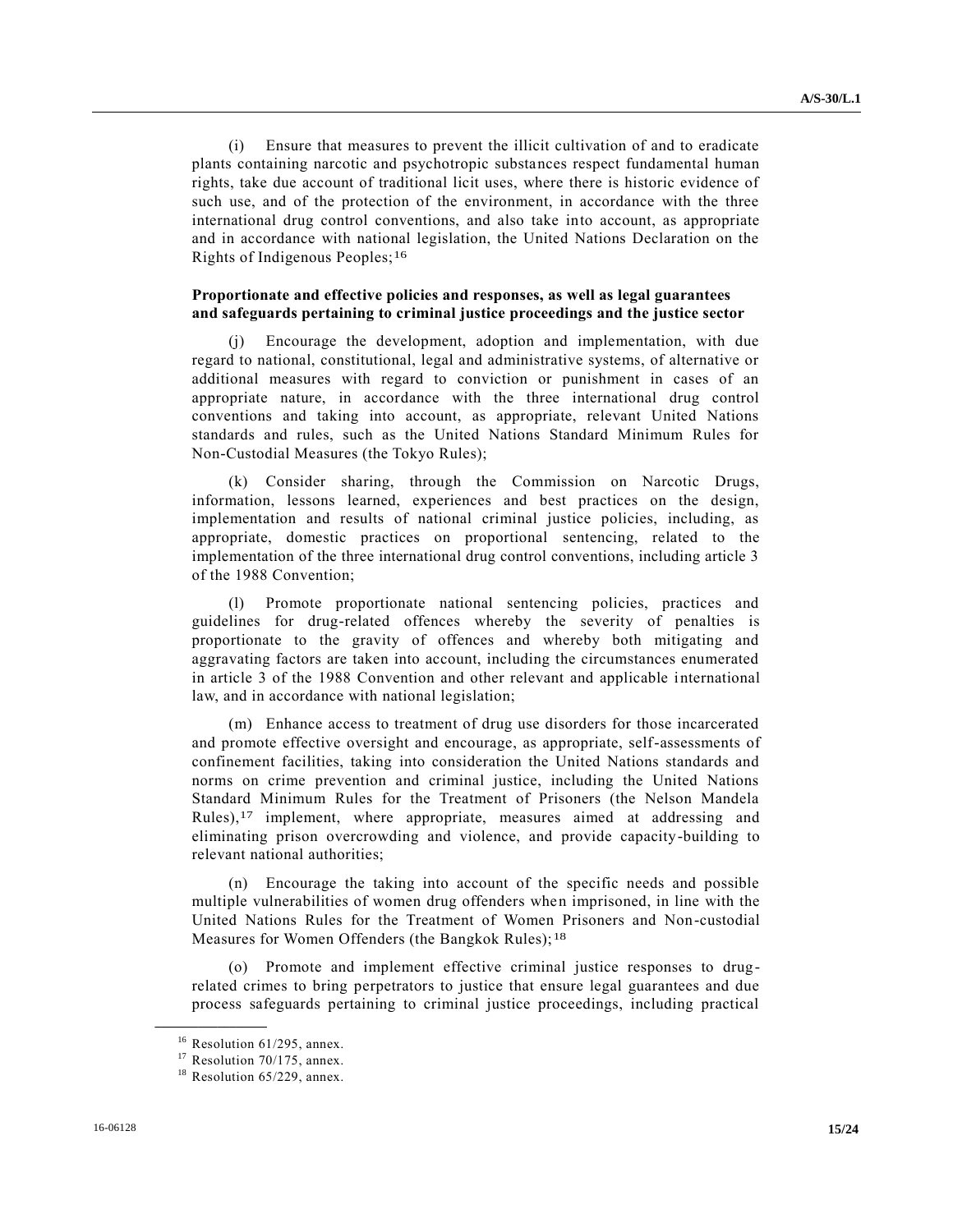measures to uphold the prohibition of arbitrary arrest and detention and of torture and other cruel, inhuman or degrading treatment or punishment and to eliminate impunity, in accordance with relevant and applicable international law and taking into account United Nations standards and norms on crime prevention and criminal justice, and ensure timely access to legal aid and the right to a fair trial.

# **Operational recommendations on cross-cutting issues in addressing and countering the world drug problem: evolving reality, trends and existing circumstances, emerging and persistent challenges and threats, including new psychoactive substances, in conformity with the three international drug control conventions and other relevant international instruments**

5. We reiterate our commitment to strengthen our efforts in addressing and countering emerging and persistent challenges and threats of all aspects of the world drug problem, and note the need to effectively respond to the evolving reality, trends and existing circumstances through comprehensive, integrated and balanced drug control policies and programmes that take into account their transnational implications and that are in conformity with the three international drug control conventions and other relevant international instruments, and to strengthen our international, regional and subregional cooperation, and we recommend the following:

## **Addressing new psychoactive substances, amphetamine-type stimulants, including methamphetamine, the diversion of precursors and pre-precursors and the non-medical use and misuse of pharmaceuticals containing narcotic drugs and psychotropic substances**

We resolve to strengthen national and international action to address the emerging challenge of new psychoactive substances, including their adverse health consequences, and the evolving threat of amphetamine-type stimulants, including methamphetamine, and underscore the importance of enhancing information-sharing and early warning networks, developing appropriate national legislative, prevention and treatment models and supporting scientific evidence-based review and scheduling of the most prevalent, persistent and harmful substances, we note the importance of preventing the diversion and misuse of pharmaceuticals containing narcotic drugs and psychotropic substances and precursors while ensuring their availability for legitimate purposes, and we recommend the following measures:

(a) Encourage the development and implementation of, as appropriate and in accordance with national legislation, comprehensive measures and programmes, as outlined in paragraph 1 of this document, adapt those measures to the risks and challenges posed by the use of new psychoactive substances and amphetamine -type stimulants, including methamphetamine, and the non-medical use and misuse of pharmaceuticals containing narcotic drugs and psychotropic substances, and actively share information on best practices and lessons learned with regard to national health-related experiences;

(b) Enhance the capacity of law enforcement agencies to detect and identify new psychoactive substances and amphetamine-type stimulants, including methamphetamine, and promote cross-border cooperation and information-sharing to prevent their abuse and diversion, including through the use of existing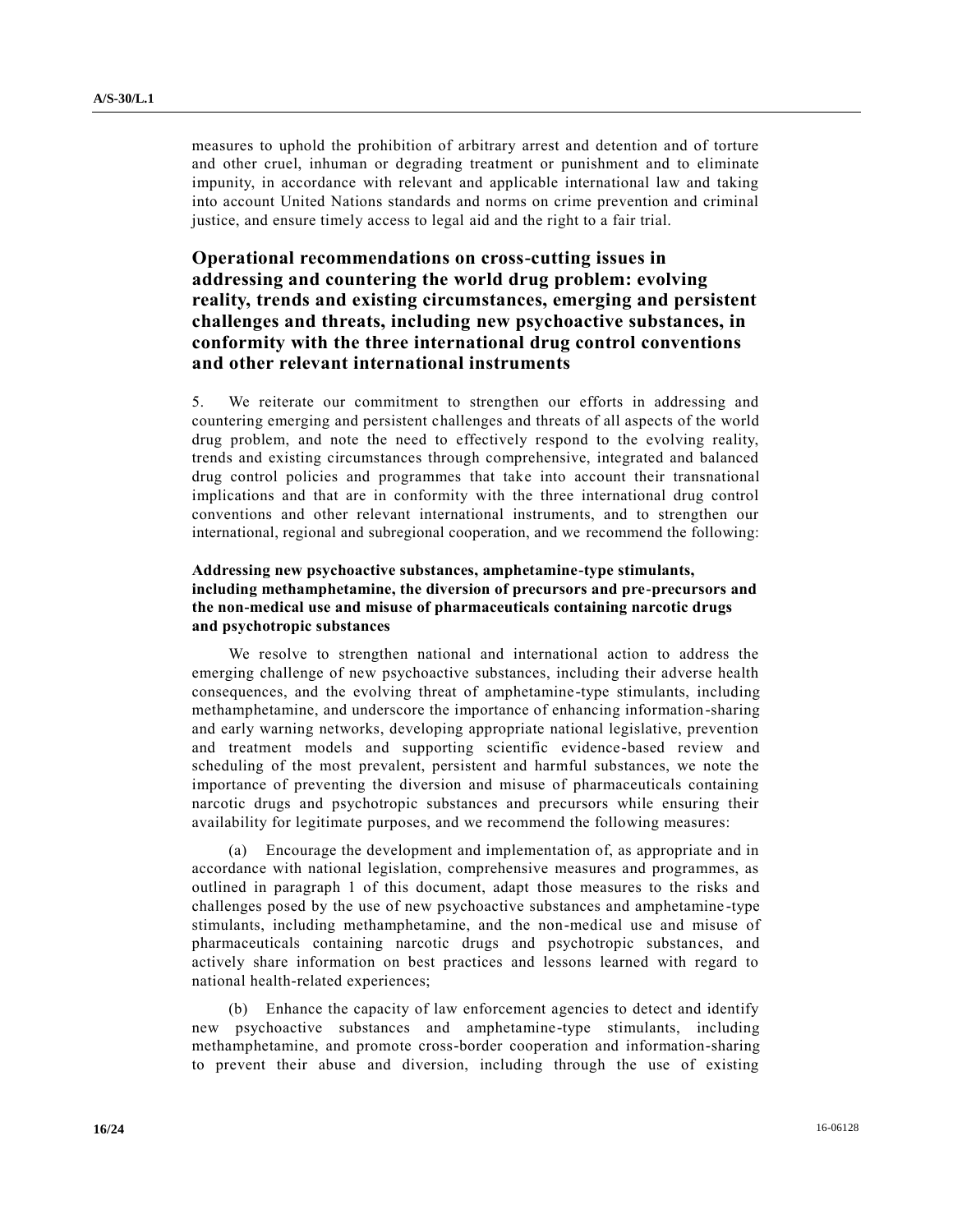International Narcotics Control Board and United Nations Office on Drugs and Crime tools and projects;

(c) Establish and strengthen partnerships and information exchange with industries, in particular with chemical and pharmaceutical industries and other relevant private sector entities, and encourage the use of the *Guidelines for a Voluntary Code of Practice for the Chemical Industry*, issued by the International Narcotics Control Board, and the Board's model memorandum of understanding between governments and private sector partners, as and where appropriate, bearing in mind the important role these industries can play in addressing and countering the world drug problem;

#### *New psychoactive substances*

(d) Continue to identify and monitor trends in the composition, production, prevalence and distribution of new psychoactive substances, as well as patterns of use and adverse consequences, and assess the risks to health and safety of individuals and society as a whole and the potential uses of new psychoactive substances for medical and scientific purposes, and on that basis to develop and strengthen domestic and national legislative, regulatory, administrative and operational responses and practices by domestic and national legislative, law enforcement, judiciary, social and welfare, educational and health authorities;

(e) Commit to implementing timely, scientific evidence-based control or regulatory measures within national legislative and administrative systems to tackle and manage the challenge of new psychoactive substances, and consider the use of interim steps while substances are under review, such as provisional measures of control, or make public health announcements, as well as share information and expertise on those measures;

(f) Share relevant information with, as appropriate, and strengthen the capacity of the World Health Organization, the United Nations Office on Drugs and Crime, the International Narcotics Control Board and other relevant international and regional organizations to prioritize the review of the most prevalent, persistent and harmful new psychoactive substances and to facilitate informed scheduling decisions by the Commission on Narcotic Drugs;

(g) Actively participate in early warning networks and promote the use of relevant surveillance lists and voluntary controls and the sharing of information through the International Narcotics Control Board, the United Nations Office on Drugs and Crime and the World Health Organization, within their respective mandates, and enhance bilateral, subregional, regional and international cooperation in the identification and reporting of new psychoactive substances and incidents involving such substances and, to that end, strengthen the use of national, regional and international established reporting and information exchange systems, such as, where appropriate, the early warning advisory on new psychoactive substances and the global Synthetics Monitoring: Analysis, Reporting and Trends (SMART) programme of the United Nations Office on Drugs and Crime and Project Ion of the International Narcotics Control Board;

(h) Enhance the capacity and effectiveness of national laboratories and promote national and regional cooperation among them, as appropriate, for the detection and identification of new psychoactive substances, including through the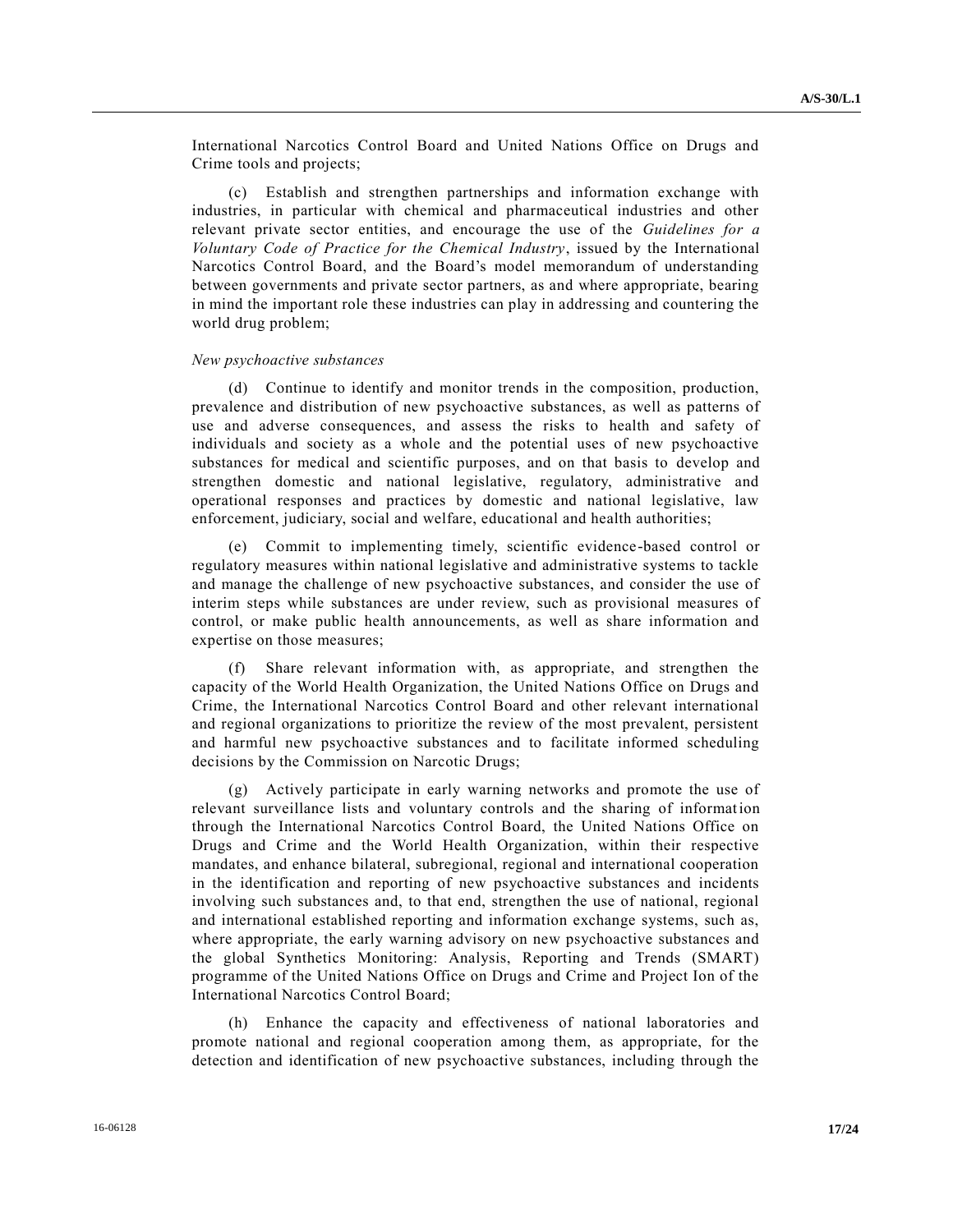use of existing United Nations Office on Drugs and Crime reference standards and assistance activities;

(i) Strengthen domestic information-sharing and promote information exchange at the regional and international levels on effective prevention and treatment and related legislative measures in order to support the development of effective, scientific evidence-based responses to the emerging challenge of new psychoactive substances with regard to their adverse social and health consequences;

#### *Amphetamine-type stimulants, including methamphetamine*

Support existing research, collection and scientific analysis of data related to amphetamine-type stimulants through the global SMART programme and relevant International Narcotics Control Board tools, such as Project Prism, a nd strengthen cooperation at all levels in tackling amphetamine -type stimulants, including methamphetamine;

(k) Promote the use, as appropriate, of relevant existing programmes, mechanisms and coordinated operations at all levels and continue the development and sharing of best practices and lessons learned among practitioners with regard to a balanced and integrated approach to the evolving threat of amphetamine -type stimulants;

#### *Precursors and pre-precursors*

Strengthen national, regional and international monitoring of chemicals used in the illicit manufacture of drugs and new psychoactive substances, with a view to more effectively preventing the diversion of and trafficking in those chemicals, while ensuring that the legitimate trade in and use of those chemicals are not adversely affected, including by using national, subregional and international reporting systems and International Narcotics Control Board tools such as Project Prism, the Precursors Incident Communication System and Pre -Export Notification Online (PEN Online);

(m) Take appropriate measures to address the diversion and illicit manufacturing of and trafficking in as well as misuse of precursors under international control and to tackle the misuse of pre-precursors and substitute or alternative precursors for illicit drug manufacturing, and enhance voluntary efforts, including voluntary codes of conduct in cooperation with relevant industries and commerce at the national, regional and international levels, including through use of relevant International Narcotics Control Board tools;

#### *Non-medical use and misuse of pharmaceuticals*

(n) Enhance the sharing of information on the misuse of pharmaceuticals containing narcotic drugs and psychotropic substances, and the quality and consistency of reported data, including through the annual report questionnaire of the United Nations Office on Drugs and Crime;

(o) Develop and implement countermeasures and supportive public health, education and socioeconomic strategies to effectively address and counter the non-medical use and misuse of pharmaceuticals that contain narcotic drugs and psychotropic substances, while ensuring their availability for legitimate purposes, and promote national subregional, regional and international cooper ation to prevent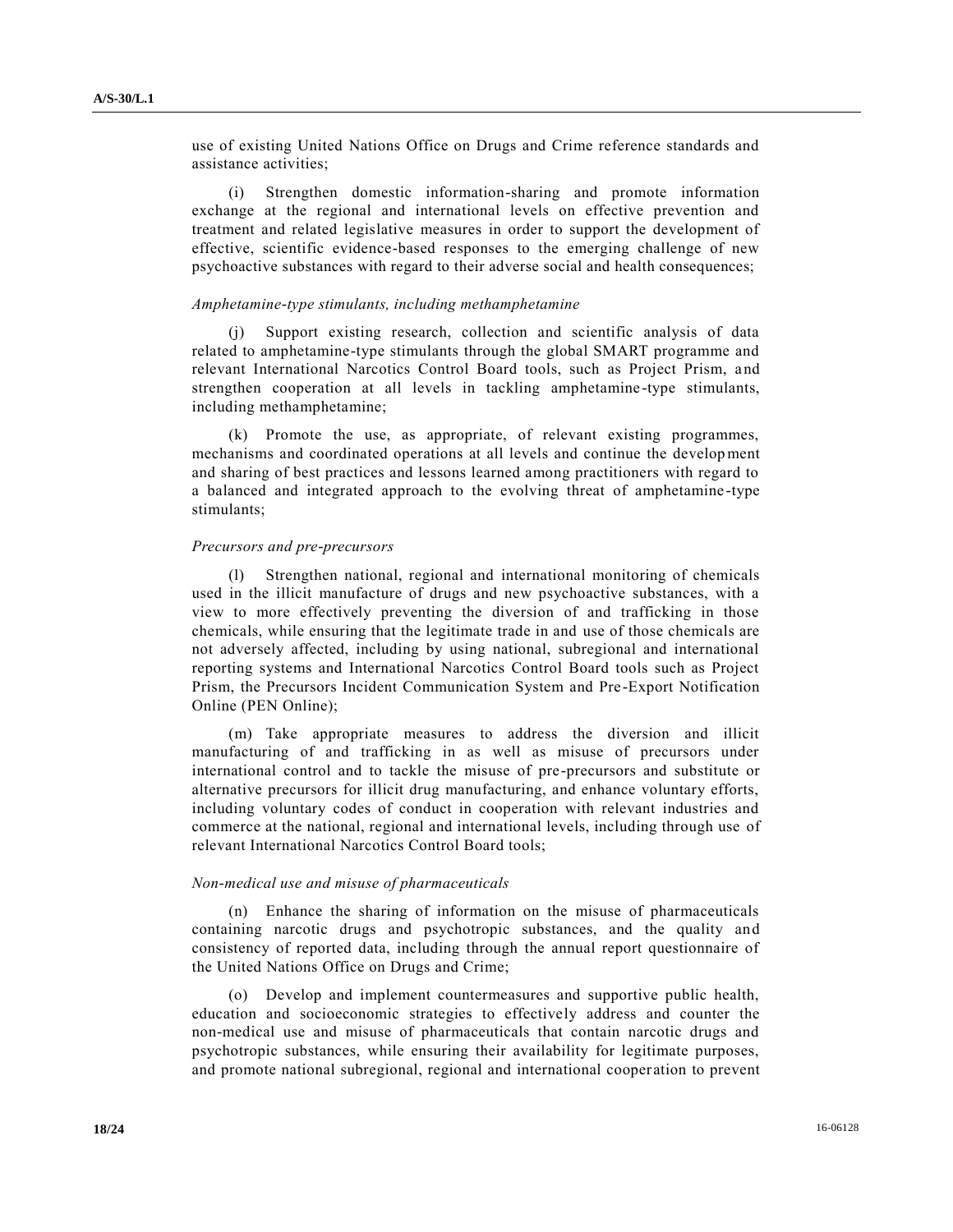their diversion, trafficking and abuse, including through the use of existing World Health Organization, United Nations Office on Drugs and Crime and International Narcotics Control Board projects and tools;

#### **Use of the Internet in relation to drug-related activities**

(p) Support research, data collection, analysis of evidence and sharing of information and strengthen law enforcement, criminal justice and legal responses, as well as international cooperation, to prevent and counter drug-related criminal activities using the Internet, consistent with relevant and applicable law;

(q) Increase the provision of technical assistance and capacity-building at all levels to Member States, upon request, to prevent and counter the use of technologies, including the Internet, by drug trafficking networks and transnational criminal organizations, to facilitate drug-related activities;

(r) Enhance the capacity of national authorities, in particular law enforcement authorities, to preserve and analyse electronic evidence related to illicit activities, including drug trafficking and money-laundering, and to monitor sales of illicit drugs using the Internet;

(s) Encourage the use of the *Guidelines for Governments on Preventing the Illegal Sale of Internationally Controlled Substances through the Internet*, 19 as appropriate;

(t) Support measures on the use of the Internet for prevention purposes, including appropriate counselling and information provision, develop, implement and promote, in accordance with national legislation, prevention strategies, programmes and measures, including via social media and other social networks, aimed at, inter alia, protecting children and young people from the abuse of controlled substances and new psychoactive substances and from involvement in their illicit sale and purchase via the Internet, and enhance cooperation at all levels in that regard;

## **Evolving reality, trends and existing circumstances, emerging and persistent challenges and threats**

(u) Promote, as appropriate, the use and analysis of relevant, reliable and objective data generated by national and regional monitoring and evaluation to improve the implementation of comprehensive, integrated and balanced national drug control strategies, policies and programmes, in conformity with the three international drug control conventions and other relevant international instruments, and encourage the sharing of best practices and lessons learned, including through the Commission on Narcotic Drugs and other relevant regional and international organizations, within their mandates, to, inter alia, better understand both their domestic and transnational implications;

(v) Intensify efforts in the context of long-term and sustainable development programmes to address the most pressing drug-related socioeconomic factors, including unemployment and social marginalization, conducive to their subsequent exploitation by criminal organizations involved in drug-related crime;

<sup>&</sup>lt;sup>19</sup> United Nations publication, Sales No. E.09.XI.6.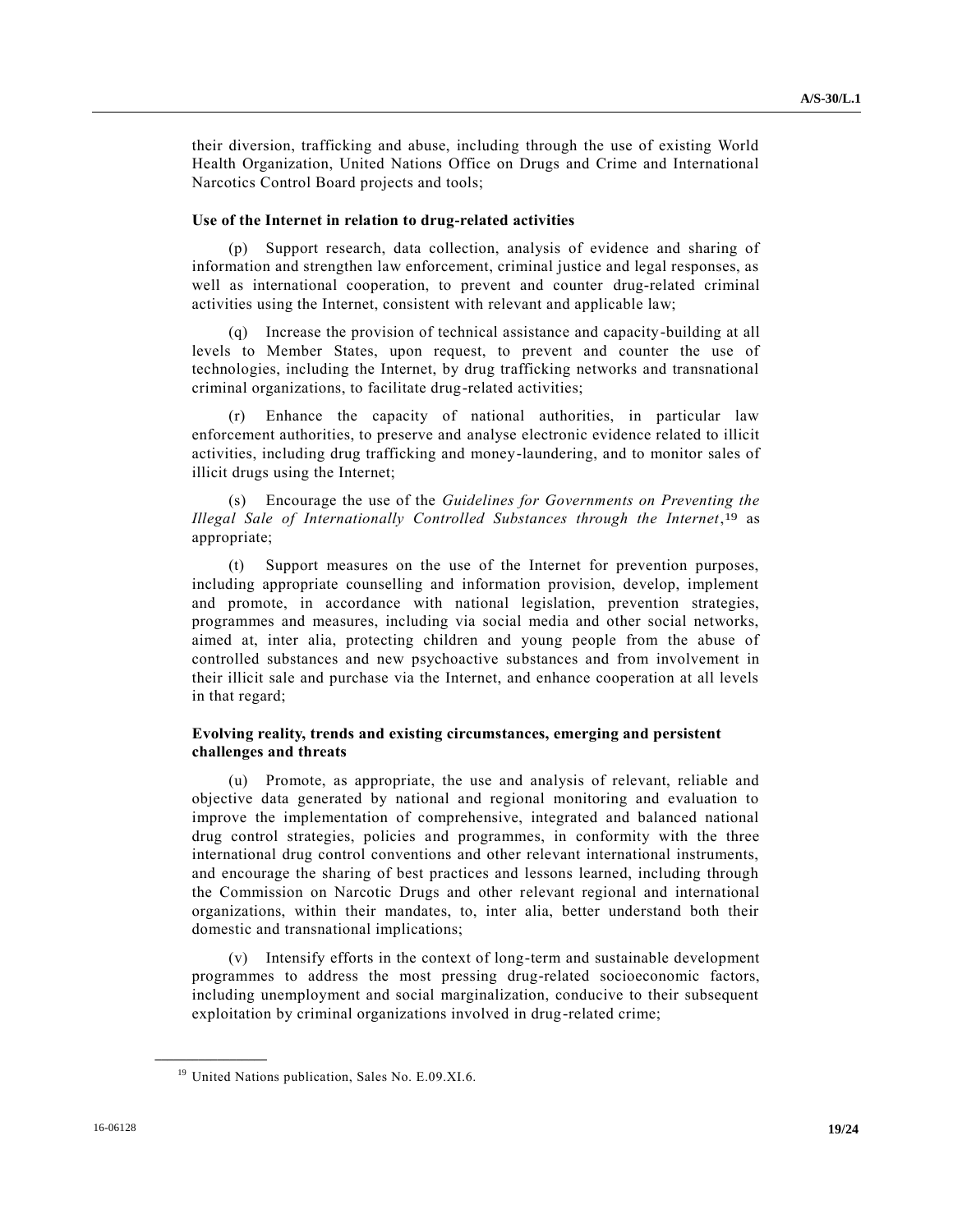(w) Encourage the Commission on Narcotic Drugs, in cooperation with relevant United Nations entities, within their respective mandates, to consider, as appropriate, reviewing existing guidelines and, where required, developing new ones on the various aspects of the world drug problem, with a view to enhancing the capacity of relevant national authorities and strengthening international and inter-agency cooperation;

(x) Promote exchange of information to better understand the extent of adverse impacts, including the health, social and economic and safety impacts, of drug trafficking in small quantities in order to develop, where appropriate effective responses to counter microtrafficking;

(y) Call upon the United Nations Office on Drugs and Crime, the International Narcotics Control Board, the World Health Organization and other United Nations entities with pertinent technical and operational expertise, within their mandates, to continue to provide, upon request, advice and assistance to States that are reviewing and updating their drug policies, in compliance with the international drug control conventions, taking into account their national priorities and needs through, among others, the promotion of exchange of information and best practices on scientific evidence-based policies adopted by States.

## **Operational recommendations on strengthening international cooperation based on the principle of common and shared responsibility**

6. We reiterate our commitment to supporting our efforts at all levels, based on common and shared responsibility, to effectively address and counter the world drug problem and to enhance international cooperation and, to that end, we recommend the following measures:

(a) Strengthen specialized, targeted, effective and sustainable technical assistance, including, where appropriate, adequate financial assistance, training, capacity-building, equipment and technological know-how, to requesting countries, including transit countries, through and in cooperation with the United Nations Office on Drugs and Crime, as well as the World Health Organization and other relevant United Nations entities and international and regional organizations, within their respective mandates, to assist Member States to effectively address the health, socioeconomic, human rights, justice and law enforcement aspects of the world drug problem;

(b) Enhance North-South, South-South and triangular cooperation among Member States, in cooperation with the international development community and other key stakeholders, in order to effectively address and counter the world drug problem;

(c) Strengthen, including through the Commission on Narcotic Drugs and, as appropriate, its subsidiary bodies, the regular exchange of information, good practices and lessons learned among national practitioners from different fields and at all levels to effectively implement an integrated and balanced approach to the world drug problem and its various aspects and consider additional measures to further facilitate meaningful discussion among those practitioners;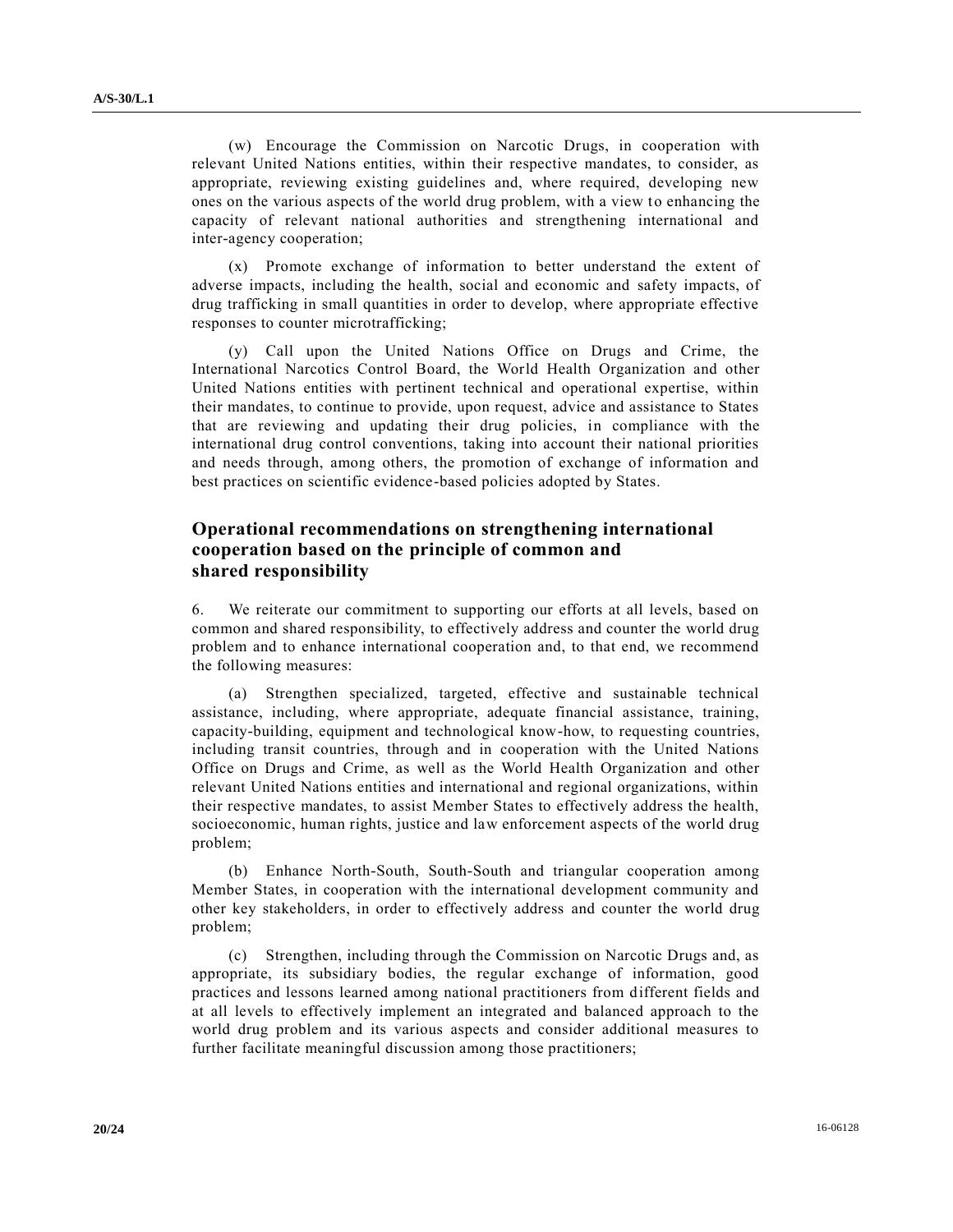(d) Encourage the Commission on Narcotic Drugs to contribute to the global follow-up and support the thematic review of progress on the Sustainable Development Goals,20 within its mandates, bearing in mind the integrated nature of the Goals as well as the interlinkages between them, and make that information available to the high-level political forum through the appropriate institutional framework, taking into account General Assembly resolution 70/1;

(e) Encourage the Commission on Narcotic Drugs and the United Nations Office on Drugs and Crime to further increase cooperation and collaboration with all relevant United Nations entities and international financial institutions, within their respective mandates, when assisting Member States in designing and implementing comprehensive, integrated and balanced national drug strategies, policies and programmes.

## **Operational recommendations on alternative development; regional, interregional and international cooperation on development-oriented balanced drug control policy; addressing socioeconomic issues**

7. We reiterate our commitment to addressing drug-related socioeconomic issues related to the illicit cultivation of narcotic plants and the illicit manufacture and production and trafficking of drugs through the implementation of long -term, comprehensive and sustainable development-oriented and balanced drug control policies and programmes, including alternative development and, as appropriate, preventive alternative development programmes, which are part of sustainable crop control strategies, and we recommend the following measures:

### **Socioeconomic issues and alternative development**

(a) Target the illicit cultivation of crops used for the illicit production and manufacture of drugs and address related factors by implementing comprehensive strategies aimed at alleviating poverty and strengthening the rule of law, accountable, effective and inclusive institutions and public services and institutional frameworks, as appropriate, and by promoting sustainable development aimed at enhancing the welfare of the affected and vulnerable population through licit alternatives;

(b) Encourage the promotion of inclusive economic growth and support initiatives that contribute to poverty eradication and the sustainability of social and economic development, develop measures for rural development, improving infrastructure and social inclusion and protection, addressing the consequences of illicit crop cultivation and the manufacture and production of narcotic drugs and psychotropic substances on the environment, with the incorporation and participation of local communities, and consider taking voluntary measures to promote products stemming from alternative development, including preventive alternative development, as appropriate, to gain access to markets, consistent with applicable multilateral trade rules and with national and international law, within the framework of comprehensive and balanced drug control strategies;

 $20$  Contained in resolution 70/1.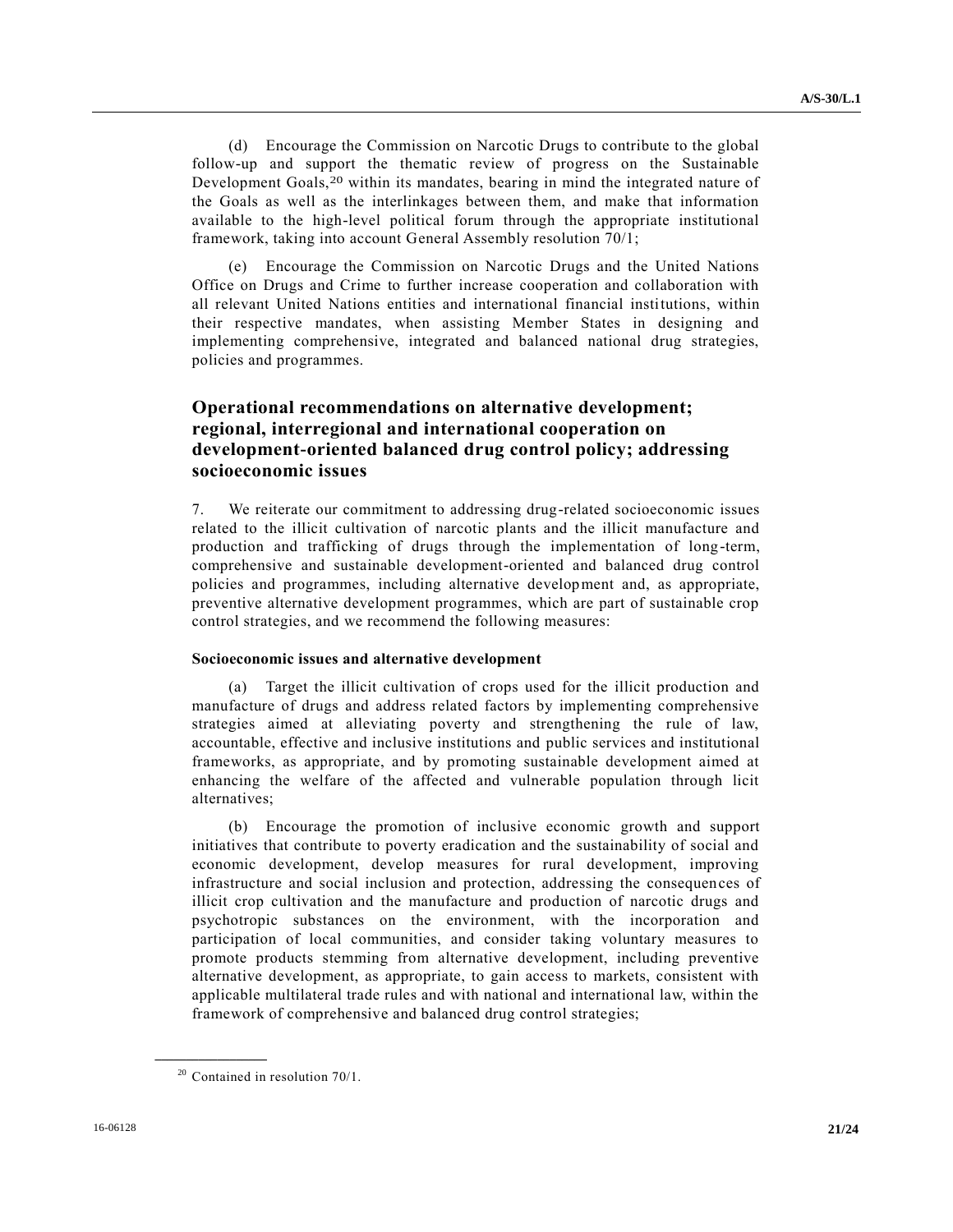(c) Express concern that illicit cultivation of crops and illicit manufacture, distribution and trafficking remain serious challenges in addressing and countering the world drug problem, and recognize the need for strengthening sustainable crop control strategies that may include, inter alia, alternative development, eradication and law enforcement measures, for the purpose of preventing and reducing significantly and measurably the illicit cultivation of crops, and the need for intensifying joint efforts at national, regional and international levels in a more comprehensive manner, in accordance with the principle of common and shared responsibility, including by means of appropriate preventive tools and measures, enhanced and better coordinated financial and technical assistance and actionoriented programmes, in order to tackle those challenges;

(d) Consider elaborating and implementing comprehensive and sustainable alternative development programmes, including preventive alternative development, as appropriate, that support sustainable crop control strategies to prevent and significantly, durably and measurably reduce illicit crop cultivation and other illicit drug-related activities, ensuring the empowerment, ownership and responsibility of affected local communities, including farmers and their cooperatives, by taking into account the vulnerabilities and specific needs of communities affected by or at risk of illicit cultivation, in cooperation with the United Nations Office on Drugs and Crime, the Food and Agriculture Organization of the United Nations, the International Labour Organization, the United Nations Development Programme and other relevant international organizations, bearing in mind national and regional development policies and action plans, with a view to contributing to the building of peaceful, inclusive and just societies, consistent with the Sustainable Development Goals and in compliance with relevant and applicable international and national law;

(e) Strengthen subregional, regional and international cooperation to support comprehensive and sustainable alternative development programmes, including, as appropriate, preventive alternative development, as an essential part of successful prevention and crop control strategies to increase the positive outcome of such programmes, especially in the areas affected by and at risk of illicit cultivation of crops used for the production of narcotic drugs and psychotropic substances, taking into account the United Nations Guiding Principles on Alternative Development; 21

(f) Strengthen regional and international cooperation to support sustainable alternative development programmes, including, as appropriate, preventive alternative development, in close collaboration with all relevant stakeholders at the local, national and international levels, and to develop and share best practices towards implementing the United Nations Guiding Principles on Alternative Development, taking into account all the lessons learned and good practices, in particular by countries with extensive expertise in alternative development, and take note, inter alia, of the Second International Conference on Alternative Development;

(g) Promote research by States, including through cooperation with the United Nations Office on Drugs and Crime and other relevant United Nations entities and international and regional organizations, academic institutions and civil society, to better understand factors contributing to illicit crop cultivation, taking into account local and regional specificities, and to improve impact assessment of alternative development programmes, including preventive alternative development,

<sup>&</sup>lt;sup>21</sup> Resolution  $68/196$ , annex.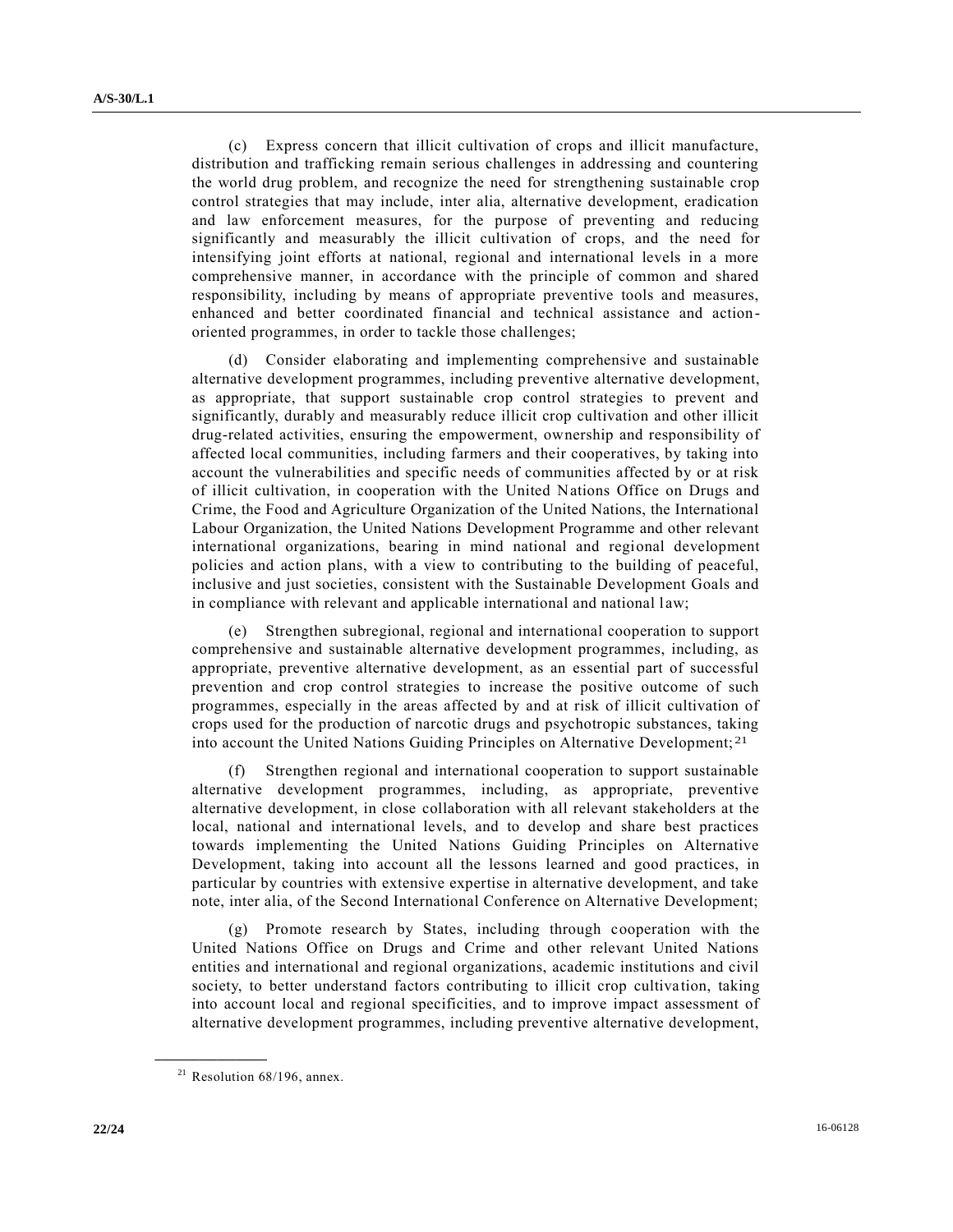as appropriate, with a view to increasing the effectiveness of these programme s, including through the use of relevant human development indicators, criteria related to environmental sustainability and other measurements in line with the Sustainable Development Goals;

## **Technical and financial cooperation for comprehensive and balanced development-oriented drug policies and viable economic alternatives**

(h) Consider strengthening a development perspective as part of comprehensive, integrated and balanced national drug policies and programmes so as to tackle the related causes and consequences of illicit cultivation, manufacture, production of and trafficking in drugs by, inter alia, addressing risk factors affecting individuals, communities and society, which may include a lack of services, infrastructure needs, drug-related violence, exclusion, marginalization and social disintegration, in order to contribute to the promotion of peaceful and inclusive societies;

(i) Urge relevant international financial institutions, United Nations entities, non-governmental organizations and the private sector, as appropriate, to consider increasing their support, including through long-term and flexible funding, for the implementation of comprehensive and balanced development-oriented drug control programmes and viable economic alternatives, in particular alternative development, including, as appropriate, preventive alternative development programmes, based on identified needs and national priorities, for areas and populations affected by or vulnerable to the illicit cultivation of drug crops, with a view to its prevention, reduction and elimination, and encourage States to the extent possible to stay strongly committed to financing such programmes;

(j) Encourage the development of viable economic alternatives, particularly for communities affected by or at risk of illicit cultivation of drug crops and other illicit drug-related activities in urban and rural areas, including through comprehensive alternative development programmes, and to this end consider development-oriented interventions, while ensuring that both men and women benefit equally from them, including through job opportunities, improved infrastructure and basic public services and, as appropriate, access and legal titles to land for farmers and local communities, which will also contribute to preventing, reducing or eliminating illicit cultivation and other drug-related activities;

(k) Consider the development of sustainable urban development initiatives for those affected by illicit drug-related activities to foster public participation in crime prevention, community cohesion, protection and safety and to stimulate innovation, entrepreneurship and employment;

(l) Promote partnerships and innovative cooperation initiatives with the private sector, civil society and international financial institutions to create conditions more conducive to productive investments targeted at job creation in areas and among communities affected by or at risk of illicit drug cultivation, production, manufacturing, trafficking and other illicit drug-related activities in order to prevent, reduce or eliminate them, and share best practices, lessons learned, expertise and skills in this regard.

8. We express appreciation for the inclusive, transparent and open-ended preparatory process for the special session, led by the Commission on Narcotic